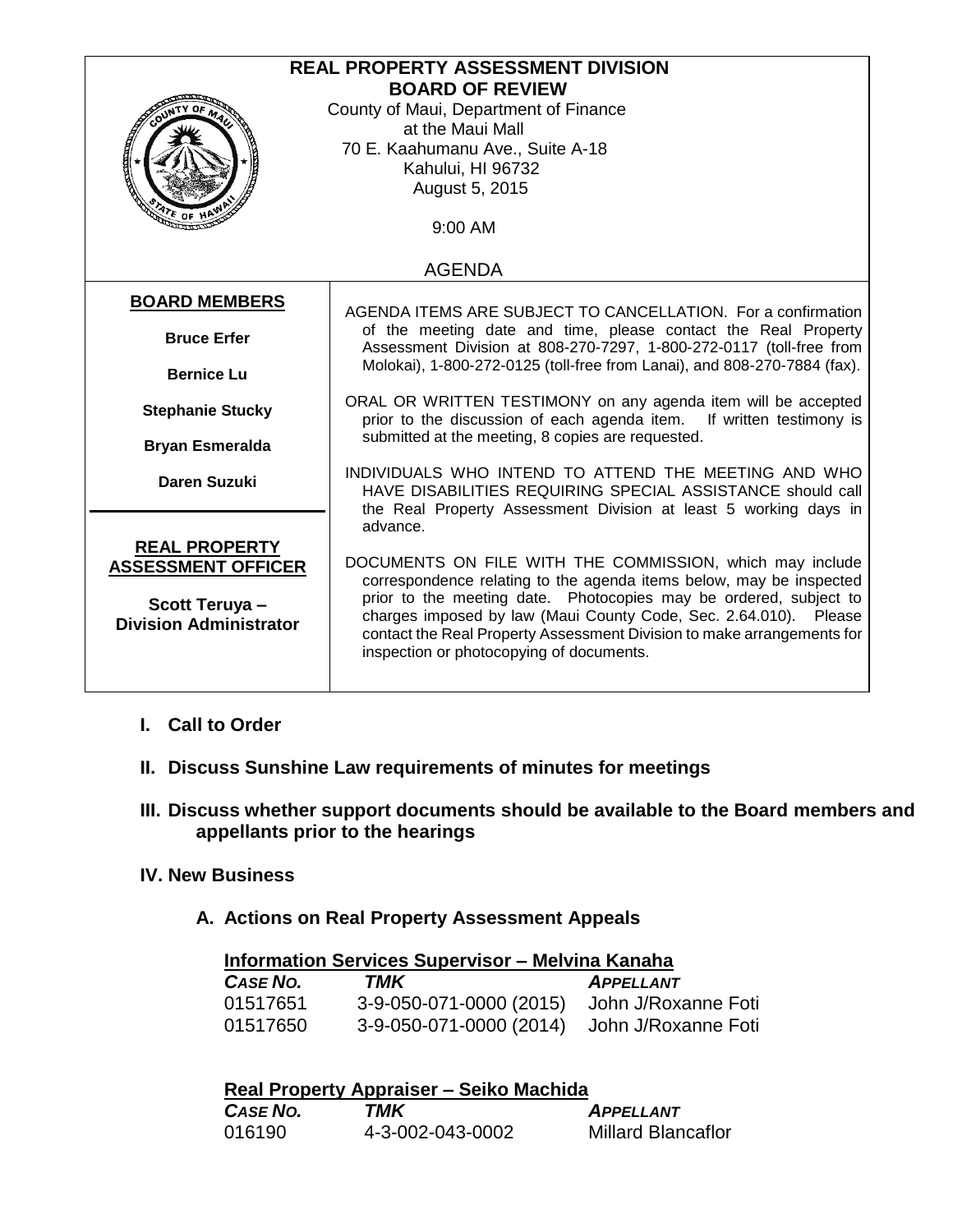### **Real Property Appraiser – Lewis Dela Cruz**

| <b>CASE NO.</b> | TMK                     | <b>APPELLANT</b>                |
|-----------------|-------------------------|---------------------------------|
| 017092          | 2-5-005-009-0000        | A & B Hawaii Inc                |
| 017151          | 2-5-005-023-0000        | Alexander & Baldwin LLC         |
| 017154          | 2-5-005-054-0000        | Alexander & Baldwin LLC         |
| 017015          | 3-7-013-026-0000        | A & B Properties Inc            |
| 017228          | 3-8-003-021-0000        | Alexander & Baldwin LLC         |
| 017022          | 3-8-005-019-0000        | A & B Properties Inc            |
| 017025          | 3-8-005-022-0000        | A & B Properties Inc            |
| 017239          | 3-8-006-001-0000        | Alexander & Baldwin LLC         |
| 017095          | 3-8-006-002-0000        | A & B Properties Inc            |
| 017208          | 4-5-006-001-0000        | Square One Lahaina LLC          |
| 017032          | 2-3-010-064-0000        | Sullivan Family LP              |
| 017067          | 3-7-002-025-0000        | <b>Foodland Supermarket Ltd</b> |
| 017211          | 3-9-002-028-0000        | <b>Ronin Properties LLC</b>     |
| 016932          | 3-9-003-007-0000        | Kihei Kalama Partners           |
| 017079          | 3-9-003-012-0000        | Pacific Warehouse Inc           |
| 016931          | 3-9-008-028-0000        | <b>Ronin Properties LLC</b>     |
|                 | (commercial class only) |                                 |

| Case No. | TMK              | <b>APPELLANT</b>                |
|----------|------------------|---------------------------------|
| 016525   | 4-4-014-003-0001 | Ocean Resort Villas Vacation OA |
| 016527   | 4-4-014-003-0002 | Ocean Resort Villas Vacation OA |
| 016532   | 4-4-014-003-0003 | Ocean Resort Villas Vacation OA |
| 016535   | 4-4-014-003-0004 | Ocean Resort Villas Vacation OA |
| 016545   | 4-4-014-003-0005 | Ocean Resort Villas Vacation OA |
| 016547   | 4-4-014-003-0006 | Ocean Resort Villas Vacation OA |
| 016696   | 4-4-014-003-0007 | Ocean Resort Villas Vacation OA |
| 016703   | 4-4-014-003-0008 | Ocean Resort Villas Vacation OA |
| 016713   | 4-4-014-003-0009 | Ocean Resort Villas Vacation OA |
| 016716   | 4-4-014-003-0010 | Ocean Resort Villas Vacation OA |
| 016719   | 4-4-014-003-0011 | Ocean Resort Villas Vacation OA |
| 016723   | 4-4-014-003-0012 | Ocean Resort Villas Vacation OA |
| 016727   | 4-4-014-003-0013 | Ocean Resort Villas Vacation OA |
| 016732   | 4-4-014-003-0014 | Ocean Resort Villas Vacation OA |
| 016736   | 4-4-014-003-0015 | Ocean Resort Villas Vacation OA |
| 016738   | 4-4-014-003-0016 | Ocean Resort Villas Vacation OA |
| 016741   | 4-4-014-003-0017 | Ocean Resort Villas Vacation OA |
| 016745   | 4-4-014-003-0018 | Ocean Resort Villas Vacation OA |
| 016749   | 4-4-014-003-0019 | Ocean Resort Villas Vacation OA |
| 016643   | 4-4-014-003-0020 | Ocean Resort Villas Vacation OA |
| 016644   | 4-4-014-003-0021 | Ocean Resort Villas Vacation OA |
| 016658   | 4-4-014-003-0022 | Ocean Resort Villas Vacation OA |
| 016663   | 4-4-014-003-0023 | Ocean Resort Villas Vacation OA |
| 016668   | 4-4-014-003-0024 | Ocean Resort Villas Vacation OA |
| 016672   | 4-4-014-003-0025 | Ocean Resort Villas Vacation OA |
| 016675   | 4-4-014-003-0026 | Ocean Resort Villas Vacation OA |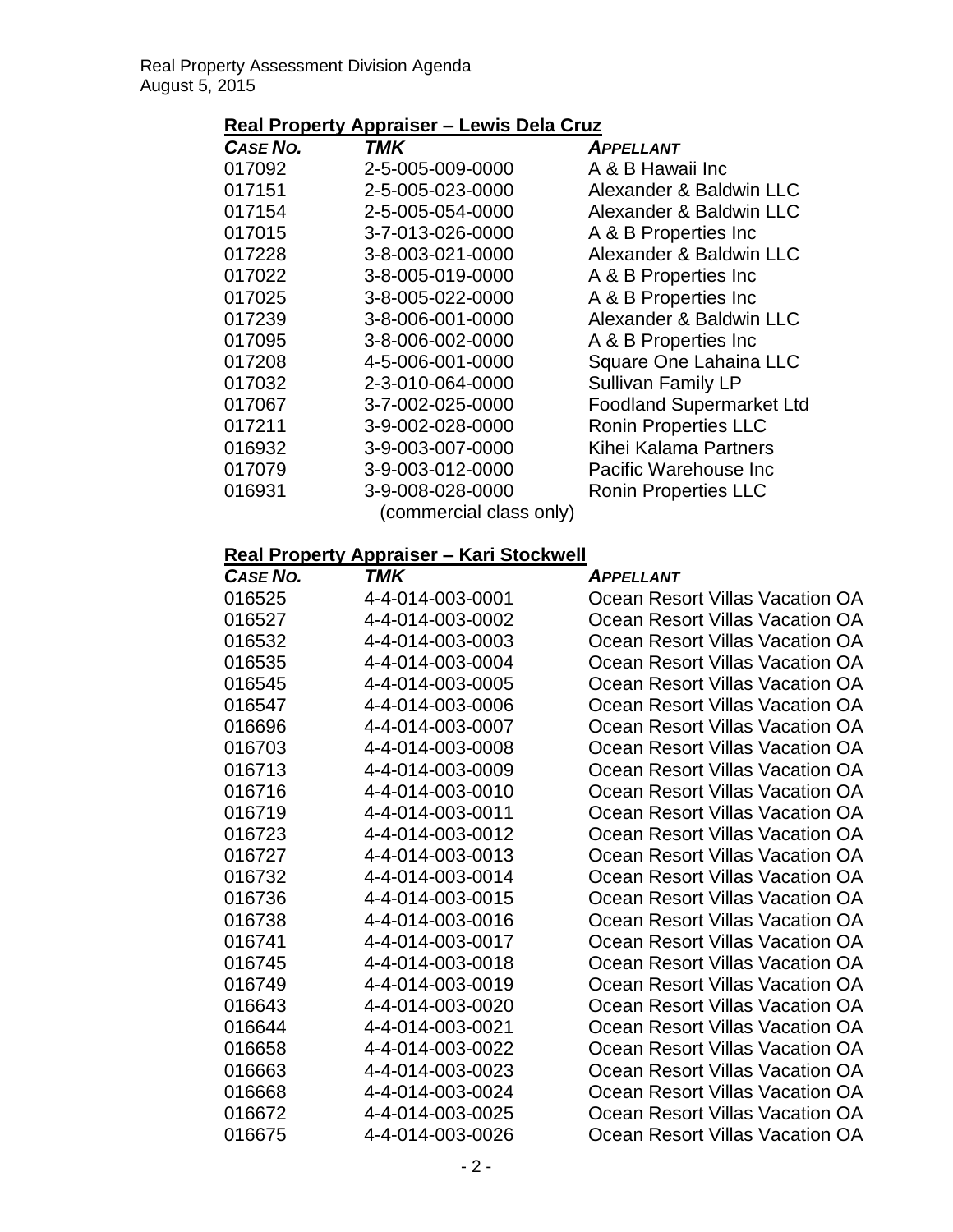| <b>CASE NO.</b> | TMK              | <b>APPELLANT</b>                |
|-----------------|------------------|---------------------------------|
| 016677          | 4-4-014-003-0027 | Ocean Resort Villas Vacation OA |
| 016681          | 4-4-014-003-0028 | Ocean Resort Villas Vacation OA |
| 016684          | 4-4-014-003-0029 | Ocean Resort Villas Vacation OA |
| 016687          | 4-4-014-003-0030 | Ocean Resort Villas Vacation OA |
| 016690          | 4-4-014-003-0031 | Ocean Resort Villas Vacation OA |
| 016694          | 4-4-014-003-0032 | Ocean Resort Villas Vacation OA |
| 016698          | 4-4-014-003-0033 | Ocean Resort Villas Vacation OA |
| 016708          | 4-4-014-003-0034 | Ocean Resort Villas Vacation OA |
| 016709          | 4-4-014-003-0035 | Ocean Resort Villas Vacation OA |
| 016711          | 4-4-014-003-0036 | Ocean Resort Villas Vacation OA |
| 016712          | 4-4-014-003-0037 | Ocean Resort Villas Vacation OA |
| 016714          | 4-4-014-003-0038 | Ocean Resort Villas Vacation OA |
| 016715          | 4-4-014-003-0039 | Ocean Resort Villas Vacation OA |
| 016705          | 4-4-014-003-0040 | Ocean Resort Villas Vacation OA |
| 016721          | 4-4-014-003-0041 | Ocean Resort Villas Vacation OA |
| 016724          | 4-4-014-003-0042 | Ocean Resort Villas Vacation OA |
| 016726          | 4-4-014-003-0043 | Ocean Resort Villas Vacation OA |
| 016729          | 4-4-014-003-0044 | Ocean Resort Villas Vacation OA |
| 016731          | 4-4-014-003-0045 | Ocean Resort Villas Vacation OA |
| 016733          | 4-4-014-003-0046 | Ocean Resort Villas Vacation OA |
| 016742          | 4-4-014-003-0047 | Ocean Resort Villas Vacation OA |
| 016743          | 4-4-014-003-0048 | Ocean Resort Villas Vacation OA |
| 016747          | 4-4-014-003-0049 | Ocean Resort Villas Vacation OA |
| 016748          | 4-4-014-003-0050 | Ocean Resort Villas Vacation OA |
| 016750          | 4-4-014-003-0051 | Ocean Resort Villas Vacation OA |
| 016751          | 4-4-014-003-0052 | Ocean Resort Villas Vacation OA |
| 016752          | 4-4-014-003-0053 | Ocean Resort Villas Vacation OA |
| 016754          | 4-4-014-003-0054 | Ocean Resort Villas Vacation OA |
| 016755          | 4-4-014-003-0055 | Ocean Resort Villas Vacation OA |
| 016717          | 4-4-014-003-0056 | Ocean Resort Villas Vacation OA |
| 016718          | 4-4-014-003-0057 | Ocean Resort Villas Vacation OA |
| 016720          | 4-4-014-003-0058 | Ocean Resort Villas Vacation OA |
| 016722          | 4-4-014-003-0059 | Ocean Resort Villas Vacation OA |
| 016725          | 4-4-014-003-0060 | Ocean Resort Villas Vacation OA |
| 016728          | 4-4-014-003-0061 | Ocean Resort Villas Vacation OA |
| 016730          | 4-4-014-003-0062 | Ocean Resort Villas Vacation OA |
| 016734          | 4-4-014-003-0063 | Ocean Resort Villas Vacation OA |
| 016735          | 4-4-014-003-0064 | Ocean Resort Villas Vacation OA |
| 016737          | 4-4-014-003-0065 | Ocean Resort Villas Vacation OA |
| 016739          | 4-4-014-003-0066 | Ocean Resort Villas Vacation OA |
| 016740          | 4-4-014-003-0067 | Ocean Resort Villas Vacation OA |
| 016744          | 4-4-014-003-0068 | Ocean Resort Villas Vacation OA |
| 016746          | 4-4-014-003-0069 | Ocean Resort Villas Vacation OA |
| 016753          | 4-4-014-003-0070 | Ocean Resort Villas Vacation OA |
| 016756          | 4-4-014-003-0071 | Ocean Resort Villas Vacation OA |
| 016757          | 4-4-014-003-0072 | Ocean Resort Villas Vacation OA |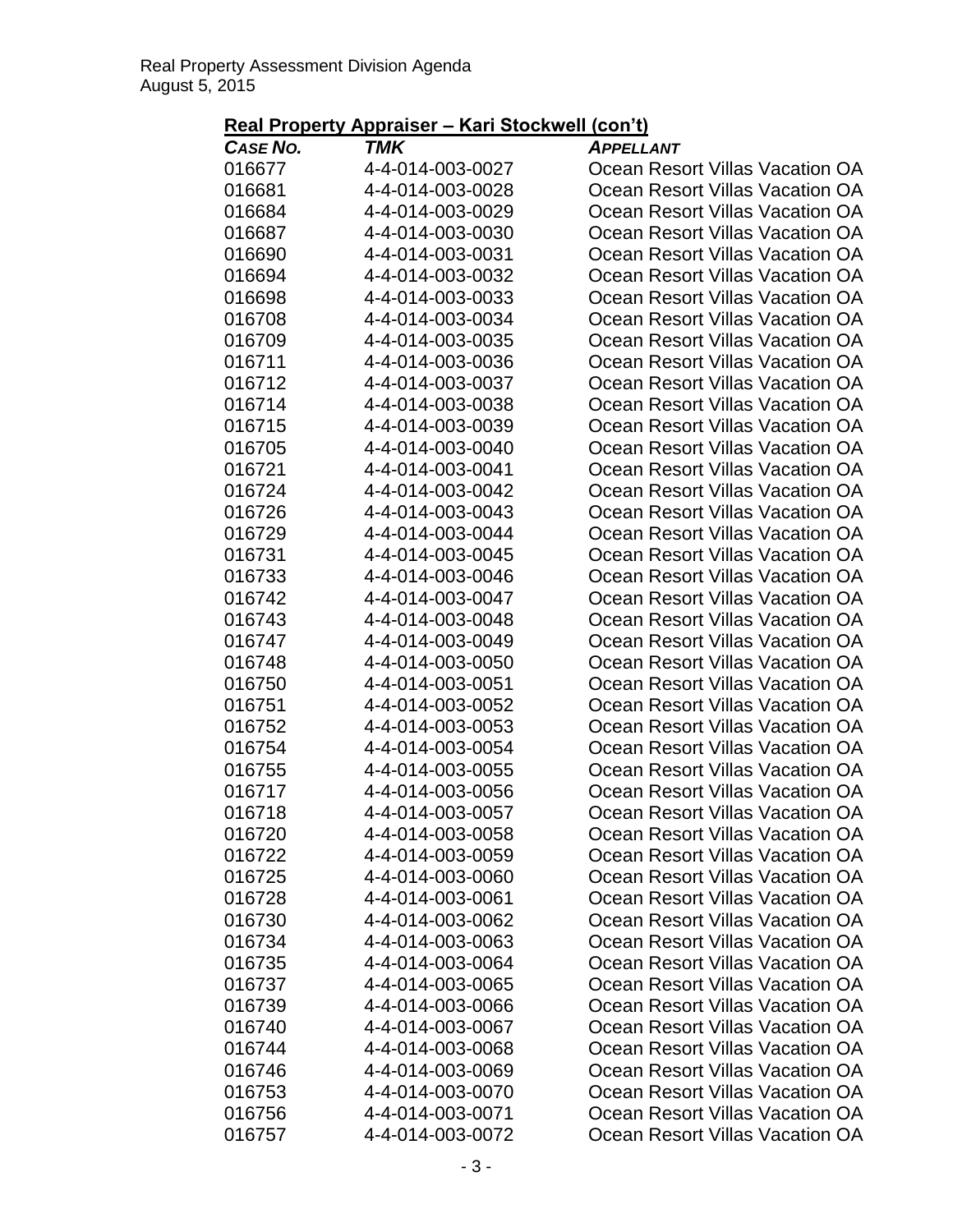| <b>CASE NO.</b> | TMK              | <b>APPELLANT</b>                |
|-----------------|------------------|---------------------------------|
| 016766          | 4-4-014-003-0073 | Ocean Resort Villas Vacation OA |
| 016767          | 4-4-014-003-0074 | Ocean Resort Villas Vacation OA |
| 016768          | 4-4-014-003-0075 | Ocean Resort Villas Vacation OA |
| 016769          | 4-4-014-003-0076 | Ocean Resort Villas Vacation OA |
| 016770          | 4-4-014-003-0077 | Ocean Resort Villas Vacation OA |
| 016771          | 4-4-014-003-0078 | Ocean Resort Villas Vacation OA |
| 016772          | 4-4-014-003-0079 | Ocean Resort Villas Vacation OA |
| 016774          | 4-4-014-003-0080 | Ocean Resort Villas Vacation OA |
| 016775          | 4-4-014-003-0081 | Ocean Resort Villas Vacation OA |
| 016777          | 4-4-014-003-0082 | Ocean Resort Villas Vacation OA |
| 016778          | 4-4-014-003-0083 | Ocean Resort Villas Vacation OA |
| 016779          | 4-4-014-003-0084 | Ocean Resort Villas Vacation OA |
| 016780          | 4-4-014-003-0085 | Ocean Resort Villas Vacation OA |
| 016781          | 4-4-014-003-0086 | Ocean Resort Villas Vacation OA |
| 016782          | 4-4-014-003-0087 | Ocean Resort Villas Vacation OA |
| 016784          | 4-4-014-003-0088 | Ocean Resort Villas Vacation OA |
| 016785          | 4-4-014-003-0089 | Ocean Resort Villas Vacation OA |
| 016786          | 4-4-014-003-0090 | Ocean Resort Villas Vacation OA |
| 016787          | 4-4-014-003-0091 | Ocean Resort Villas Vacation OA |
| 016788          | 4-4-014-003-0092 | Ocean Resort Villas Vacation OA |
| 016789          | 4-4-014-003-0093 | Ocean Resort Villas Vacation OA |
| 016790          | 4-4-014-003-0094 | Ocean Resort Villas Vacation OA |
| 016791          | 4-4-014-003-0095 | Ocean Resort Villas Vacation OA |
| 016792          | 4-4-014-003-0096 | Ocean Resort Villas Vacation OA |
| 016793          | 4-4-014-003-0097 | Ocean Resort Villas Vacation OA |
| 016794          | 4-4-014-003-0098 | Ocean Resort Villas Vacation OA |
| 016796          | 4-4-014-003-0099 | Ocean Resort Villas Vacation OA |
| 016797          | 4-4-014-003-0100 | Ocean Resort Villas Vacation OA |
| 016798          | 4-4-014-003-0101 | Ocean Resort Villas Vacation OA |
| 016799          | 4-4-014-003-0102 | Ocean Resort Villas Vacation OA |
| 016800          | 4-4-014-003-0103 | Ocean Resort Villas Vacation OA |
| 016801          | 4-4-014-003-0107 | Ocean Resort Villas Vacation OA |
| 016802          | 4-4-014-003-0108 | Ocean Resort Villas Vacation OA |
| 016804          | 4-4-014-003-0109 | Ocean Resort Villas Vacation OA |
| 016805          | 4-4-014-003-0110 | Ocean Resort Villas Vacation OA |
| 016806          | 4-4-014-003-0111 | Ocean Resort Villas Vacation OA |
| 016807          | 4-4-014-003-0112 | Ocean Resort Villas Vacation OA |
| 016808          | 4-4-014-003-0113 | Ocean Resort Villas Vacation OA |
| 016809          | 4-4-014-003-0114 | Ocean Resort Villas Vacation OA |
| 016810          | 4-4-014-003-0115 | Ocean Resort Villas Vacation OA |
| 016811          | 4-4-014-003-0116 | Ocean Resort Villas Vacation OA |
| 016813          | 4-4-014-003-0117 | Ocean Resort Villas Vacation OA |
| 016814          | 4-4-014-003-0118 | Ocean Resort Villas Vacation OA |
| 016818          | 4-4-014-003-0120 | Ocean Resort Villas Vacation OA |
| 016819          | 4-4-014-003-0121 | Ocean Resort Villas Vacation OA |
| 016820          | 4-4-014-003-0122 | Ocean Resort Villas Vacation OA |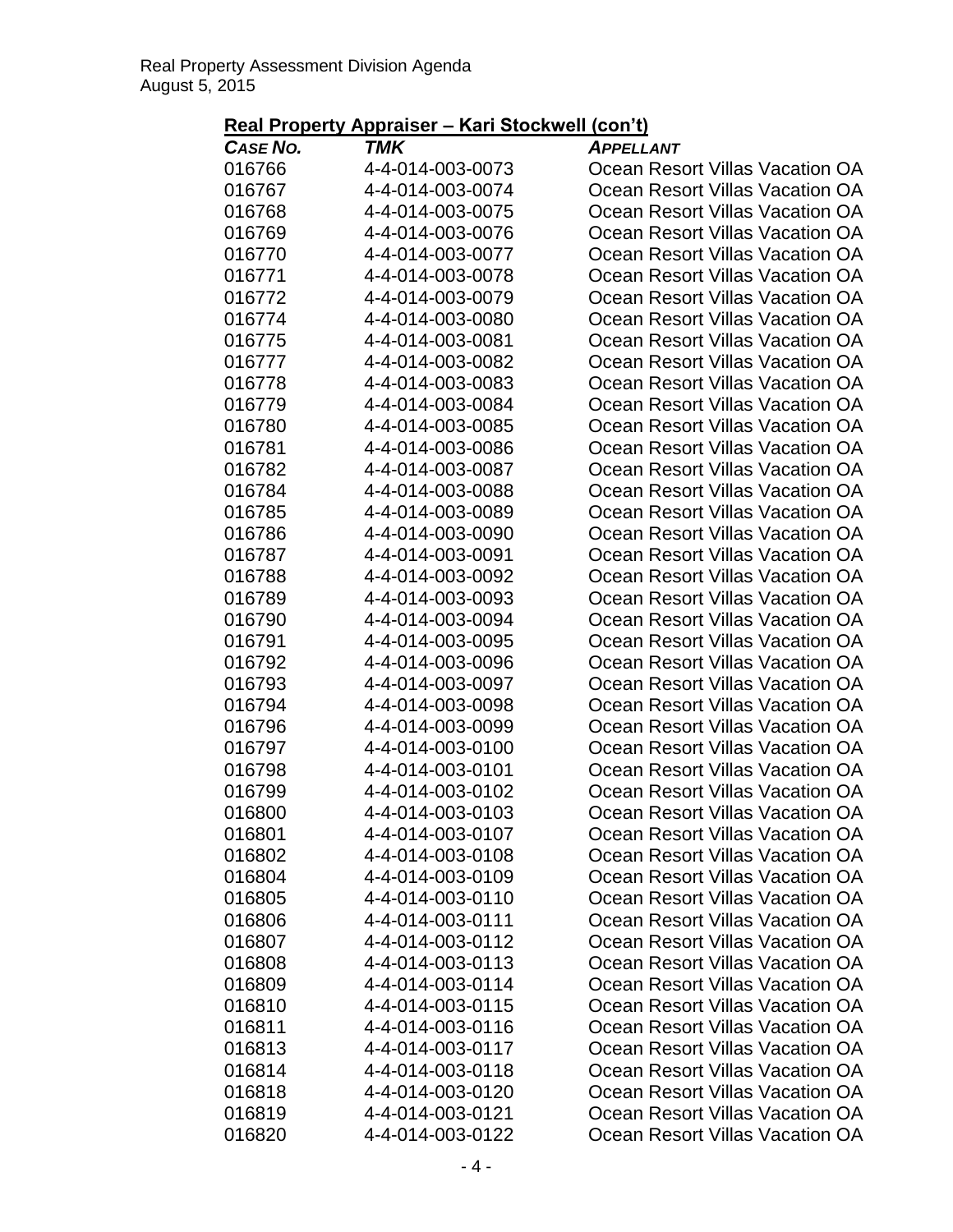| <b>CASE NO.</b> | TMK              | <b>APPELLANT</b>                |
|-----------------|------------------|---------------------------------|
| 016821          | 4-4-014-003-0123 | Ocean Resort Villas Vacation OA |
| 016822          | 4-4-014-003-0124 | Ocean Resort Villas Vacation OA |
| 016824          | 4-4-014-003-0125 | Ocean Resort Villas Vacation OA |
| 016825          | 4-4-014-003-0126 | Ocean Resort Villas Vacation OA |
| 016829          | 4-4-014-003-0127 | Ocean Resort Villas Vacation OA |
| 016832          | 4-4-014-003-0128 | Ocean Resort Villas Vacation OA |
| 016833          | 4-4-014-003-0129 | Ocean Resort Villas Vacation OA |
| 016834          | 4-4-014-003-0130 | Ocean Resort Villas Vacation OA |
| 016835          | 4-4-014-003-0131 | Ocean Resort Villas Vacation OA |
| 016836          | 4-4-014-003-0132 | Ocean Resort Villas Vacation OA |
| 016838          | 4-4-014-003-0133 | Ocean Resort Villas Vacation OA |
| 016839          | 4-4-014-003-0134 | Ocean Resort Villas Vacation OA |
| 016840          | 4-4-014-003-0135 | Ocean Resort Villas Vacation OA |
| 016841          | 4-4-014-003-0136 | Ocean Resort Villas Vacation OA |
| 016842          | 4-4-014-003-0137 | Ocean Resort Villas Vacation OA |
| 016843          | 4-4-014-003-0138 | Ocean Resort Villas Vacation OA |
| 016844          | 4-4-014-003-0139 | Ocean Resort Villas Vacation OA |
| 016846          | 4-4-014-003-0140 | Ocean Resort Villas Vacation OA |
| 016847          | 4-4-014-003-0141 | Ocean Resort Villas Vacation OA |
| 016849          | 4-4-014-003-0142 | Ocean Resort Villas Vacation OA |
| 016850          | 4-4-014-003-0143 | Ocean Resort Villas Vacation OA |
| 016759          | 4-4-014-003-0144 | Ocean Resort Villas Vacation OA |
| 016760          | 4-4-014-003-0145 | Ocean Resort Villas Vacation OA |
| 016761          | 4-4-014-003-0146 | Ocean Resort Villas Vacation OA |
| 016762          | 4-4-014-003-0147 | Ocean Resort Villas Vacation OA |
| 016763          | 4-4-014-003-0148 | Ocean Resort Villas Vacation OA |
| 016764          | 4-4-014-003-0149 | Ocean Resort Villas Vacation OA |
| 016765          | 4-4-014-003-0150 | Ocean Resort Villas Vacation OA |
| 016243          | 4-4-014-003-0151 | Ocean Resort Villas Vacation OA |
| 016252          | 4-4-014-003-0152 | Ocean Resort Villas Vacation OA |
| 016253          | 4-4-014-003-0153 | Ocean Resort Villas Vacation OA |
| 016257          | 4-4-014-003-0154 | Ocean Resort Villas Vacation OA |
| 016258          | 4-4-014-003-0155 | Ocean Resort Villas Vacation OA |
| 016260          | 4-4-014-003-0156 | Ocean Resort Villas Vacation OA |
| 016263          | 4-4-014-003-0157 | Ocean Resort Villas Vacation OA |
| 016265          | 4-4-014-003-0158 | Ocean Resort Villas Vacation OA |
| 016269          | 4-4-014-003-0159 | Ocean Resort Villas Vacation OA |
| 016283          | 4-4-014-003-0160 | Ocean Resort Villas Vacation OA |
| 016251          | 4-4-014-003-0161 | Ocean Resort Villas Vacation OA |
| 016256          | 4-4-014-003-0162 | Ocean Resort Villas Vacation OA |
| 016259          | 4-4-014-003-0163 | Ocean Resort Villas Vacation OA |
| 016262          | 4-4-014-003-0164 | Ocean Resort Villas Vacation OA |
| 016266          | 4-4-014-003-0165 | Ocean Resort Villas Vacation OA |
| 016268          | 4-4-014-003-0166 | Ocean Resort Villas Vacation OA |
| 016270          | 4-4-014-003-0167 | Ocean Resort Villas Vacation OA |
| 016271          | 4-4-014-003-0168 | Ocean Resort Villas Vacation OA |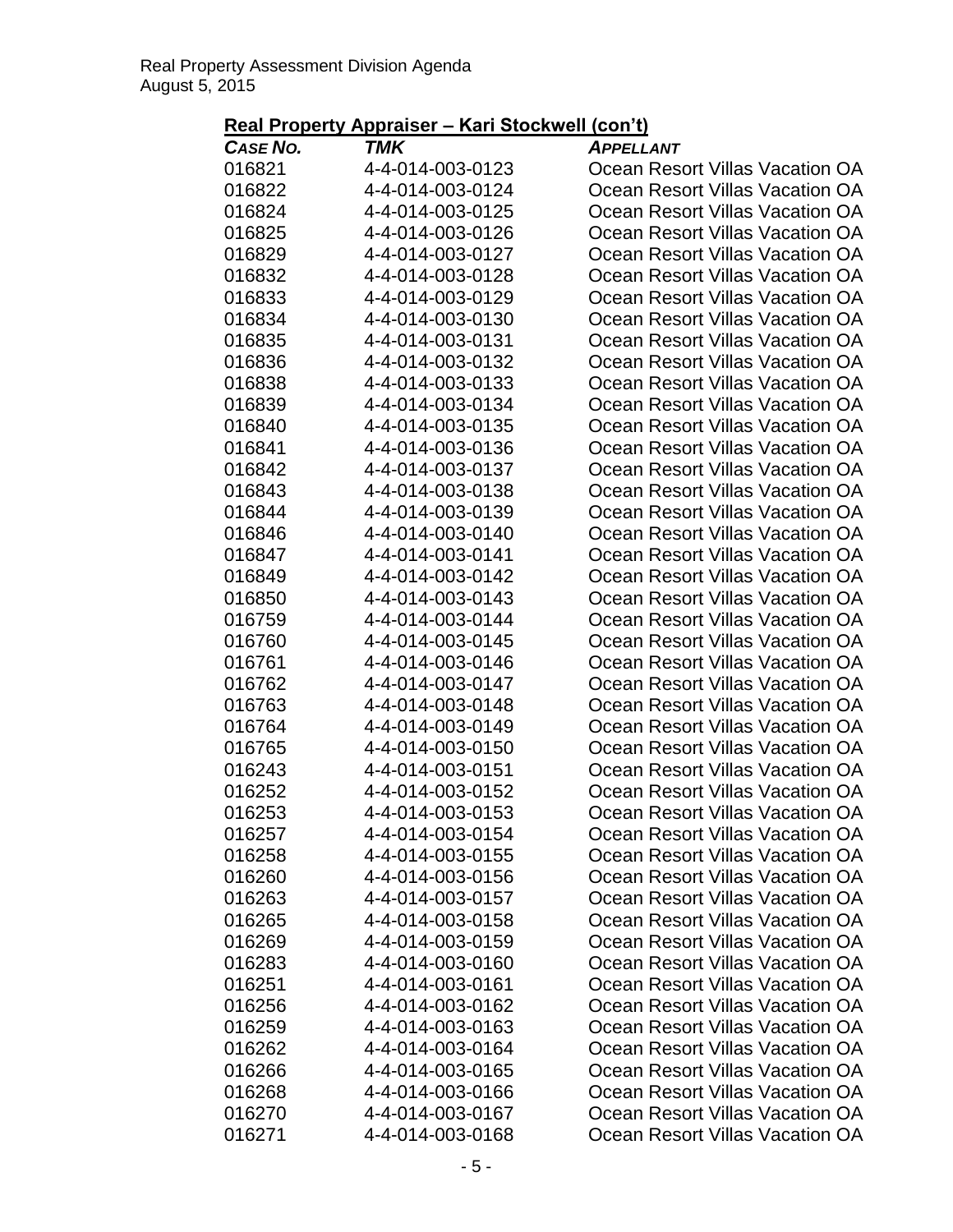| <b>CASE NO.</b>  | TMK                                  | <b>APPELLANT</b>                                                   |
|------------------|--------------------------------------|--------------------------------------------------------------------|
| 016272           | 4-4-014-003-0169                     | Ocean Resort Villas Vacation OA                                    |
| 016274           | 4-4-014-003-0170                     | Ocean Resort Villas Vacation OA                                    |
| 016276           | 4-4-014-003-0171                     | Ocean Resort Villas Vacation OA                                    |
| 016277           | 4-4-014-003-0172                     | Ocean Resort Villas Vacation OA                                    |
| 016278           | 4-4-014-003-0173                     | Ocean Resort Villas Vacation OA                                    |
| 016279           | 4-4-014-003-0174                     | Ocean Resort Villas Vacation OA                                    |
| 016280           | 4-4-014-003-0175                     | Ocean Resort Villas Vacation OA                                    |
| 016285           | 4-4-014-003-0176                     | Ocean Resort Villas Vacation OA                                    |
| 016288           | 4-4-014-003-0177                     | Ocean Resort Villas Vacation OA                                    |
| 016291           | 4-4-014-003-0178                     | Ocean Resort Villas Vacation OA                                    |
| 016294           | 4-4-014-003-0179                     | Ocean Resort Villas Vacation OA                                    |
| 016273           | 4-4-014-003-0180                     | Ocean Resort Villas Vacation OA                                    |
| 016284           | 4-4-014-003-0181                     | Ocean Resort Villas Vacation OA                                    |
| 016293           | 4-4-014-003-0182                     | Ocean Resort Villas Vacation OA                                    |
| 016302           | 4-4-014-003-0183                     | Ocean Resort Villas Vacation OA                                    |
| 016367           | 4-4-014-003-0184                     | Ocean Resort Villas Vacation OA                                    |
| 016373           | 4-4-014-003-0185                     | Ocean Resort Villas Vacation OA                                    |
| 016379           | 4-4-014-003-0186                     | Ocean Resort Villas Vacation OA                                    |
| 016388           | 4-4-014-003-0187                     | Ocean Resort Villas Vacation OA                                    |
| 016398           | 4-4-014-003-0188                     | Ocean Resort Villas Vacation OA                                    |
| 016406           | 4-4-014-003-0189                     | Ocean Resort Villas Vacation OA                                    |
| 016286           | 4-4-014-003-0190                     | Ocean Resort Villas Vacation OA                                    |
| 016292           | 4-4-014-003-0191                     | Ocean Resort Villas Vacation OA                                    |
| 016297           | 4-4-014-003-0192                     | Ocean Resort Villas Vacation OA                                    |
| 016300           | 4-4-014-003-0193                     | Ocean Resort Villas Vacation OA                                    |
| 016303           | 4-4-014-003-0194                     | Ocean Resort Villas Vacation OA                                    |
| 016412           | 4-4-014-003-0195                     | Ocean Resort Villas Vacation OA                                    |
| 016415           | 4-4-014-003-0196                     | Ocean Resort Villas Vacation OA                                    |
| 016415           | 4-4-014-003-0196                     | Ocean Resort Villas Vacation OA                                    |
| 016428           | 4-4-014-003-0197                     | Ocean Resort Villas Vacation OA                                    |
| 016430           | 4-4-014-003-0199                     | Ocean Resort Villas Vacation OA                                    |
| 016440           | 4-4-014-003-0200                     | Ocean Resort Villas Vacation OA                                    |
| 016458           | 4-4-014-003-0201                     | Ocean Resort Villas Vacation OA                                    |
| 016461           | 4-4-014-003-0202                     | Ocean Resort Villas Vacation OA                                    |
| 016464           | 4-4-014-003-0203                     | Ocean Resort Villas Vacation OA<br>Ocean Resort Villas Vacation OA |
| 016478           | 4-4-014-003-0204                     |                                                                    |
| 016479           | 4-4-014-003-0205<br>4-4-014-003-0206 | Ocean Resort Villas Vacation OA<br>Ocean Resort Villas Vacation OA |
| 016480<br>016486 | 4-4-014-003-0207                     |                                                                    |
| 016488           | 4-4-014-003-0208                     | Ocean Resort Villas Vacation OA<br>Ocean Resort Villas Vacation OA |
| 016490           | 4-4-014-003-0209                     | Ocean Resort Villas Vacation OA                                    |
| 016493           | 4-4-014-003-0210                     | Ocean Resort Villas Vacation OA                                    |
| 016505           | 4-4-014-003-0211                     | Ocean Resort Villas Vacation OA                                    |
| 016509           | 4-4-014-003-0212                     | Ocean Resort Villas Vacation OA                                    |
| 016512           | 4-4-014-003-0213                     | Ocean Resort Villas Vacation OA                                    |
|                  |                                      |                                                                    |
| 016517           | 4-4-014-003-0214                     | Ocean Resort Villas Vacation OA                                    |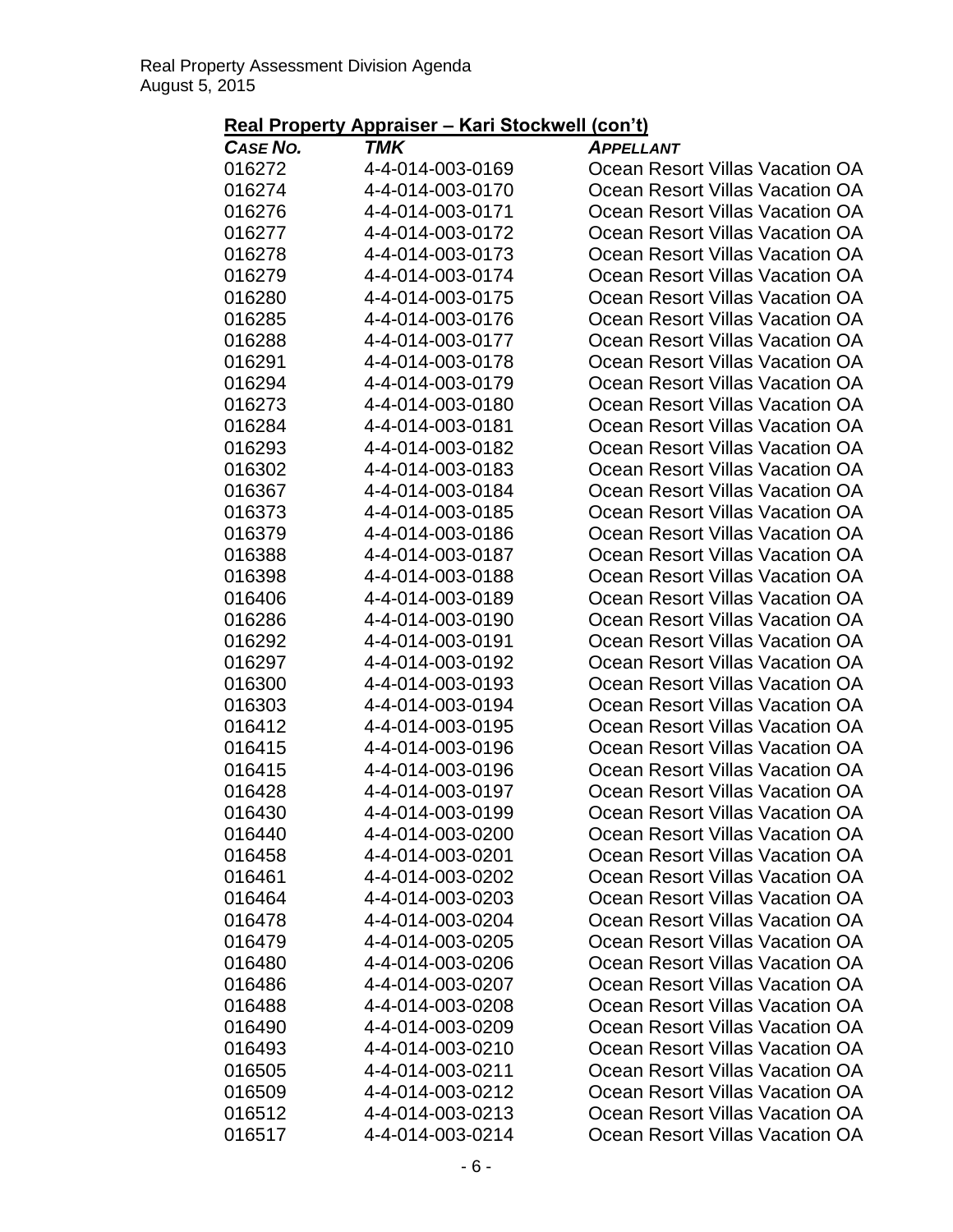| <b>CASE NO.</b> | TMK              | <b>APPELLANT</b>                |
|-----------------|------------------|---------------------------------|
| 016521          | 4-4-014-003-0215 | Ocean Resort Villas Vacation OA |
| 016524          | 4-4-014-003-0216 | Ocean Resort Villas Vacation OA |
| 016526          | 4-4-014-003-0217 | Ocean Resort Villas Vacation OA |
| 016529          | 4-4-014-003-0218 | Ocean Resort Villas Vacation OA |
| 016531          | 4-4-014-003-0219 | Ocean Resort Villas Vacation OA |
| 016533          | 4-4-014-003-0220 | Ocean Resort Villas Vacation OA |
| 016534          | 4-4-014-003-0221 | Ocean Resort Villas Vacation OA |
| 016536          | 4-4-014-003-0222 | Ocean Resort Villas Vacation OA |
| 016537          | 4-4-014-003-0223 | Ocean Resort Villas Vacation OA |
| 016538          | 4-4-014-003-0224 | Ocean Resort Villas Vacation OA |
| 016539          | 4-4-014-003-0225 | Ocean Resort Villas Vacation OA |
| 016540          | 4-4-014-003-0226 | Ocean Resort Villas Vacation OA |
| 016540          | 4-4-014-003-0226 | Ocean Resort Villas Vacation OA |
| 016542          | 4-4-014-003-0227 | Ocean Resort Villas Vacation OA |
| 016543          | 4-4-014-003-0228 | Ocean Resort Villas Vacation OA |
| 016319          | 4-4-014-003-0229 | Ocean Resort Villas Vacation OA |
| 016320          | 4-4-014-003-0230 | Ocean Resort Villas Vacation OA |
| 016323          | 4-4-014-003-0231 | Ocean Resort Villas Vacation OA |
| 016327          | 4-4-014-003-0232 | Ocean Resort Villas Vacation OA |
| 016330          | 4-4-014-003-0233 | Ocean Resort Villas Vacation OA |
| 016332          | 4-4-014-003-0234 | Ocean Resort Villas Vacation OA |
| 016334          | 4-4-014-003-0235 | Ocean Resort Villas Vacation OA |
| 016338          | 4-4-014-003-0236 | Ocean Resort Villas Vacation OA |
| 016342          | 4-4-014-003-0237 | Ocean Resort Villas Vacation OA |
| 016344          | 4-4-014-003-0238 | Ocean Resort Villas Vacation OA |
| 016347          | 4-4-014-003-0239 | Ocean Resort Villas Vacation OA |
| 016349          | 4-4-014-003-0240 | Ocean Resort Villas Vacation OA |
| 016351          | 4-4-014-003-0241 | Ocean Resort Villas Vacation OA |
| 016354          | 4-4-014-003-0242 | Ocean Resort Villas Vacation OA |
| 016356          | 4-4-014-003-0243 | Ocean Resort Villas Vacation OA |
| 016357          | 4-4-014-003-0244 | Ocean Resort Villas Vacation OA |
| 016359          | 4-4-014-003-0245 | Ocean Resort Villas Vacation OA |
| 016363          | 4-4-014-003-0246 | Ocean Resort Villas Vacation OA |
| 016365          | 4-4-014-003-0247 | Ocean Resort Villas Vacation OA |
| 016368          | 4-4-014-003-0248 | Ocean Resort Villas Vacation OA |
| 016370          | 4-4-014-003-0249 | Ocean Resort Villas Vacation OA |
| 016372          | 4-4-014-003-0250 | Ocean Resort Villas Vacation OA |
| 016377          | 4-4-014-003-0251 | Ocean Resort Villas Vacation OA |
| 016380          | 4-4-014-003-0252 | Ocean Resort Villas Vacation OA |
| 016381          | 4-4-014-003-0253 | Ocean Resort Villas Vacation OA |
| 016390          | 4-4-014-003-0254 | Ocean Resort Villas Vacation OA |
| 016392          | 4-4-014-003-0255 | Ocean Resort Villas Vacation OA |
| 016395          | 4-4-014-003-0256 | Ocean Resort Villas Vacation OA |
| 016400          | 4-4-014-003-0257 | Ocean Resort Villas Vacation OA |
| 016405          | 4-4-014-003-0258 | Ocean Resort Villas Vacation OA |
| 016408          | 4-4-014-003-0259 | Ocean Resort Villas Vacation OA |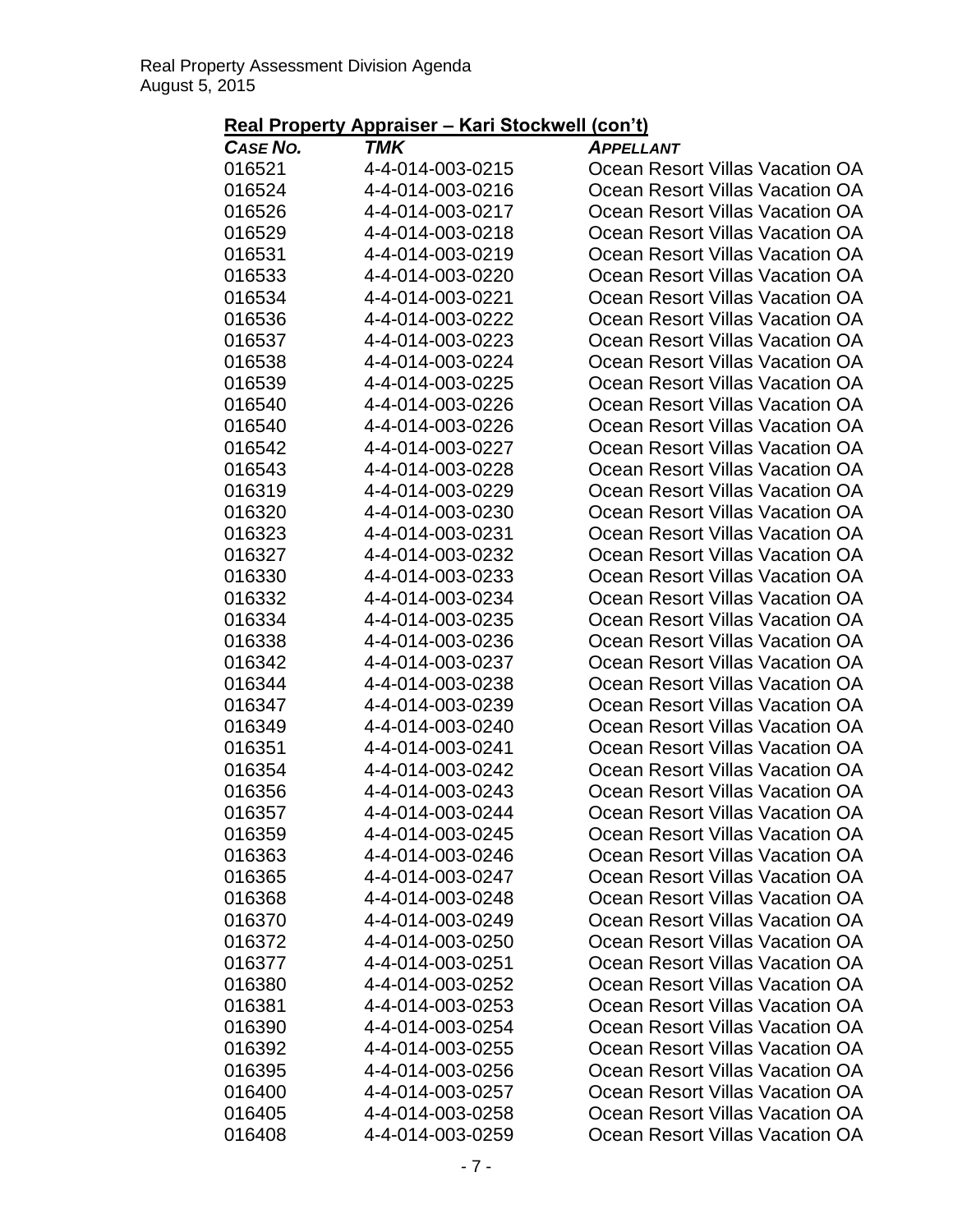| 4-4-014-003-0260<br>016454<br>Ocean Resort Villas Vacation OA<br>016457<br>4-4-014-003-0261<br>Ocean Resort Villas Vacation OA<br>016460<br>4-4-014-003-0262<br>Ocean Resort Villas Vacation OA<br>016463<br>4-4-014-003-0263<br>Ocean Resort Villas Vacation OA<br>016491<br>4-4-014-003-0264<br>Ocean Resort Villas Vacation OA<br>016494<br>4-4-014-003-0265<br>Ocean Resort Villas Vacation OA<br>016497<br>4-4-014-003-0266<br>Ocean Resort Villas Vacation OA<br>016500<br>4-4-014-003-0267<br>Ocean Resort Villas Vacation OA<br>4-4-014-003-0268<br>016502<br>Ocean Resort Villas Vacation OA<br>4-4-014-003-0269<br>Ocean Resort Villas Vacation OA<br>016503<br>016515<br>4-4-014-003-0270<br>Ocean Resort Villas Vacation OA<br>016519<br>4-4-014-003-0271<br>Ocean Resort Villas Vacation OA<br>016522<br>4-4-014-003-0272<br>Ocean Resort Villas Vacation OA<br>016528<br>4-4-014-003-0273<br>Ocean Resort Villas Vacation OA<br>016530<br>4-4-014-003-0274<br>Ocean Resort Villas Vacation OA<br>016544<br>4-4-014-003-0275<br>Ocean Resort Villas Vacation OA<br>016546<br>4-4-014-003-0276<br>Ocean Resort Villas Vacation OA<br>016548<br>4-4-014-003-0277<br>Ocean Resort Villas Vacation OA<br>016549<br>4-4-014-003-0278<br>Ocean Resort Villas Vacation OA<br>016550<br>4-4-014-003-0279<br>Ocean Resort Villas Vacation OA<br>016553<br>4-4-014-003-0280<br>Ocean Resort Villas Vacation OA<br>4-4-014-003-0281<br>016554<br>Ocean Resort Villas Vacation OA<br>016555<br>4-4-014-003-0282<br>Ocean Resort Villas Vacation OA<br>016557<br>4-4-014-003-0283<br>Ocean Resort Villas Vacation OA<br>016249<br>4-4-014-004-0001<br>Ocean Resort Villas North Vacation OA<br>016255<br>4-4-014-004-0002<br>Ocean Resort Villas North Vacation OA<br>016261<br>4-4-014-004-0003<br>Ocean Resort Villas North Vacation OA<br>016267<br>4-4-014-004-0004<br>Ocean Resort Villas North Vacation OA<br>Ocean Resort Villas North Vacation OA<br>016289<br>4-4-014-004-0005<br>016295<br>4-4-014-004-0007<br>Ocean Resort Villas North Vacation OA<br>016305<br>4-4-014-004-0008<br>Ocean Resort Villas North Vacation OA<br>016306<br>Ocean Resort Villas North Vacation OA<br>4-4-014-004-0009<br>016307<br>4-4-014-004-0010<br>Ocean Resort Villas North Vacation OA |
|-------------------------------------------------------------------------------------------------------------------------------------------------------------------------------------------------------------------------------------------------------------------------------------------------------------------------------------------------------------------------------------------------------------------------------------------------------------------------------------------------------------------------------------------------------------------------------------------------------------------------------------------------------------------------------------------------------------------------------------------------------------------------------------------------------------------------------------------------------------------------------------------------------------------------------------------------------------------------------------------------------------------------------------------------------------------------------------------------------------------------------------------------------------------------------------------------------------------------------------------------------------------------------------------------------------------------------------------------------------------------------------------------------------------------------------------------------------------------------------------------------------------------------------------------------------------------------------------------------------------------------------------------------------------------------------------------------------------------------------------------------------------------------------------------------------------------------------------------------------------------------------------------------------------------------------------------------------------------------------------------------------------------------------------------------------------------------------------------------------------------------------------------------------------------------------------------------------------------------------------------------------------------------------|
|                                                                                                                                                                                                                                                                                                                                                                                                                                                                                                                                                                                                                                                                                                                                                                                                                                                                                                                                                                                                                                                                                                                                                                                                                                                                                                                                                                                                                                                                                                                                                                                                                                                                                                                                                                                                                                                                                                                                                                                                                                                                                                                                                                                                                                                                                     |
|                                                                                                                                                                                                                                                                                                                                                                                                                                                                                                                                                                                                                                                                                                                                                                                                                                                                                                                                                                                                                                                                                                                                                                                                                                                                                                                                                                                                                                                                                                                                                                                                                                                                                                                                                                                                                                                                                                                                                                                                                                                                                                                                                                                                                                                                                     |
|                                                                                                                                                                                                                                                                                                                                                                                                                                                                                                                                                                                                                                                                                                                                                                                                                                                                                                                                                                                                                                                                                                                                                                                                                                                                                                                                                                                                                                                                                                                                                                                                                                                                                                                                                                                                                                                                                                                                                                                                                                                                                                                                                                                                                                                                                     |
|                                                                                                                                                                                                                                                                                                                                                                                                                                                                                                                                                                                                                                                                                                                                                                                                                                                                                                                                                                                                                                                                                                                                                                                                                                                                                                                                                                                                                                                                                                                                                                                                                                                                                                                                                                                                                                                                                                                                                                                                                                                                                                                                                                                                                                                                                     |
|                                                                                                                                                                                                                                                                                                                                                                                                                                                                                                                                                                                                                                                                                                                                                                                                                                                                                                                                                                                                                                                                                                                                                                                                                                                                                                                                                                                                                                                                                                                                                                                                                                                                                                                                                                                                                                                                                                                                                                                                                                                                                                                                                                                                                                                                                     |
|                                                                                                                                                                                                                                                                                                                                                                                                                                                                                                                                                                                                                                                                                                                                                                                                                                                                                                                                                                                                                                                                                                                                                                                                                                                                                                                                                                                                                                                                                                                                                                                                                                                                                                                                                                                                                                                                                                                                                                                                                                                                                                                                                                                                                                                                                     |
|                                                                                                                                                                                                                                                                                                                                                                                                                                                                                                                                                                                                                                                                                                                                                                                                                                                                                                                                                                                                                                                                                                                                                                                                                                                                                                                                                                                                                                                                                                                                                                                                                                                                                                                                                                                                                                                                                                                                                                                                                                                                                                                                                                                                                                                                                     |
|                                                                                                                                                                                                                                                                                                                                                                                                                                                                                                                                                                                                                                                                                                                                                                                                                                                                                                                                                                                                                                                                                                                                                                                                                                                                                                                                                                                                                                                                                                                                                                                                                                                                                                                                                                                                                                                                                                                                                                                                                                                                                                                                                                                                                                                                                     |
|                                                                                                                                                                                                                                                                                                                                                                                                                                                                                                                                                                                                                                                                                                                                                                                                                                                                                                                                                                                                                                                                                                                                                                                                                                                                                                                                                                                                                                                                                                                                                                                                                                                                                                                                                                                                                                                                                                                                                                                                                                                                                                                                                                                                                                                                                     |
|                                                                                                                                                                                                                                                                                                                                                                                                                                                                                                                                                                                                                                                                                                                                                                                                                                                                                                                                                                                                                                                                                                                                                                                                                                                                                                                                                                                                                                                                                                                                                                                                                                                                                                                                                                                                                                                                                                                                                                                                                                                                                                                                                                                                                                                                                     |
|                                                                                                                                                                                                                                                                                                                                                                                                                                                                                                                                                                                                                                                                                                                                                                                                                                                                                                                                                                                                                                                                                                                                                                                                                                                                                                                                                                                                                                                                                                                                                                                                                                                                                                                                                                                                                                                                                                                                                                                                                                                                                                                                                                                                                                                                                     |
|                                                                                                                                                                                                                                                                                                                                                                                                                                                                                                                                                                                                                                                                                                                                                                                                                                                                                                                                                                                                                                                                                                                                                                                                                                                                                                                                                                                                                                                                                                                                                                                                                                                                                                                                                                                                                                                                                                                                                                                                                                                                                                                                                                                                                                                                                     |
|                                                                                                                                                                                                                                                                                                                                                                                                                                                                                                                                                                                                                                                                                                                                                                                                                                                                                                                                                                                                                                                                                                                                                                                                                                                                                                                                                                                                                                                                                                                                                                                                                                                                                                                                                                                                                                                                                                                                                                                                                                                                                                                                                                                                                                                                                     |
|                                                                                                                                                                                                                                                                                                                                                                                                                                                                                                                                                                                                                                                                                                                                                                                                                                                                                                                                                                                                                                                                                                                                                                                                                                                                                                                                                                                                                                                                                                                                                                                                                                                                                                                                                                                                                                                                                                                                                                                                                                                                                                                                                                                                                                                                                     |
|                                                                                                                                                                                                                                                                                                                                                                                                                                                                                                                                                                                                                                                                                                                                                                                                                                                                                                                                                                                                                                                                                                                                                                                                                                                                                                                                                                                                                                                                                                                                                                                                                                                                                                                                                                                                                                                                                                                                                                                                                                                                                                                                                                                                                                                                                     |
|                                                                                                                                                                                                                                                                                                                                                                                                                                                                                                                                                                                                                                                                                                                                                                                                                                                                                                                                                                                                                                                                                                                                                                                                                                                                                                                                                                                                                                                                                                                                                                                                                                                                                                                                                                                                                                                                                                                                                                                                                                                                                                                                                                                                                                                                                     |
|                                                                                                                                                                                                                                                                                                                                                                                                                                                                                                                                                                                                                                                                                                                                                                                                                                                                                                                                                                                                                                                                                                                                                                                                                                                                                                                                                                                                                                                                                                                                                                                                                                                                                                                                                                                                                                                                                                                                                                                                                                                                                                                                                                                                                                                                                     |
|                                                                                                                                                                                                                                                                                                                                                                                                                                                                                                                                                                                                                                                                                                                                                                                                                                                                                                                                                                                                                                                                                                                                                                                                                                                                                                                                                                                                                                                                                                                                                                                                                                                                                                                                                                                                                                                                                                                                                                                                                                                                                                                                                                                                                                                                                     |
|                                                                                                                                                                                                                                                                                                                                                                                                                                                                                                                                                                                                                                                                                                                                                                                                                                                                                                                                                                                                                                                                                                                                                                                                                                                                                                                                                                                                                                                                                                                                                                                                                                                                                                                                                                                                                                                                                                                                                                                                                                                                                                                                                                                                                                                                                     |
|                                                                                                                                                                                                                                                                                                                                                                                                                                                                                                                                                                                                                                                                                                                                                                                                                                                                                                                                                                                                                                                                                                                                                                                                                                                                                                                                                                                                                                                                                                                                                                                                                                                                                                                                                                                                                                                                                                                                                                                                                                                                                                                                                                                                                                                                                     |
|                                                                                                                                                                                                                                                                                                                                                                                                                                                                                                                                                                                                                                                                                                                                                                                                                                                                                                                                                                                                                                                                                                                                                                                                                                                                                                                                                                                                                                                                                                                                                                                                                                                                                                                                                                                                                                                                                                                                                                                                                                                                                                                                                                                                                                                                                     |
|                                                                                                                                                                                                                                                                                                                                                                                                                                                                                                                                                                                                                                                                                                                                                                                                                                                                                                                                                                                                                                                                                                                                                                                                                                                                                                                                                                                                                                                                                                                                                                                                                                                                                                                                                                                                                                                                                                                                                                                                                                                                                                                                                                                                                                                                                     |
|                                                                                                                                                                                                                                                                                                                                                                                                                                                                                                                                                                                                                                                                                                                                                                                                                                                                                                                                                                                                                                                                                                                                                                                                                                                                                                                                                                                                                                                                                                                                                                                                                                                                                                                                                                                                                                                                                                                                                                                                                                                                                                                                                                                                                                                                                     |
|                                                                                                                                                                                                                                                                                                                                                                                                                                                                                                                                                                                                                                                                                                                                                                                                                                                                                                                                                                                                                                                                                                                                                                                                                                                                                                                                                                                                                                                                                                                                                                                                                                                                                                                                                                                                                                                                                                                                                                                                                                                                                                                                                                                                                                                                                     |
|                                                                                                                                                                                                                                                                                                                                                                                                                                                                                                                                                                                                                                                                                                                                                                                                                                                                                                                                                                                                                                                                                                                                                                                                                                                                                                                                                                                                                                                                                                                                                                                                                                                                                                                                                                                                                                                                                                                                                                                                                                                                                                                                                                                                                                                                                     |
|                                                                                                                                                                                                                                                                                                                                                                                                                                                                                                                                                                                                                                                                                                                                                                                                                                                                                                                                                                                                                                                                                                                                                                                                                                                                                                                                                                                                                                                                                                                                                                                                                                                                                                                                                                                                                                                                                                                                                                                                                                                                                                                                                                                                                                                                                     |
|                                                                                                                                                                                                                                                                                                                                                                                                                                                                                                                                                                                                                                                                                                                                                                                                                                                                                                                                                                                                                                                                                                                                                                                                                                                                                                                                                                                                                                                                                                                                                                                                                                                                                                                                                                                                                                                                                                                                                                                                                                                                                                                                                                                                                                                                                     |
|                                                                                                                                                                                                                                                                                                                                                                                                                                                                                                                                                                                                                                                                                                                                                                                                                                                                                                                                                                                                                                                                                                                                                                                                                                                                                                                                                                                                                                                                                                                                                                                                                                                                                                                                                                                                                                                                                                                                                                                                                                                                                                                                                                                                                                                                                     |
|                                                                                                                                                                                                                                                                                                                                                                                                                                                                                                                                                                                                                                                                                                                                                                                                                                                                                                                                                                                                                                                                                                                                                                                                                                                                                                                                                                                                                                                                                                                                                                                                                                                                                                                                                                                                                                                                                                                                                                                                                                                                                                                                                                                                                                                                                     |
|                                                                                                                                                                                                                                                                                                                                                                                                                                                                                                                                                                                                                                                                                                                                                                                                                                                                                                                                                                                                                                                                                                                                                                                                                                                                                                                                                                                                                                                                                                                                                                                                                                                                                                                                                                                                                                                                                                                                                                                                                                                                                                                                                                                                                                                                                     |
|                                                                                                                                                                                                                                                                                                                                                                                                                                                                                                                                                                                                                                                                                                                                                                                                                                                                                                                                                                                                                                                                                                                                                                                                                                                                                                                                                                                                                                                                                                                                                                                                                                                                                                                                                                                                                                                                                                                                                                                                                                                                                                                                                                                                                                                                                     |
|                                                                                                                                                                                                                                                                                                                                                                                                                                                                                                                                                                                                                                                                                                                                                                                                                                                                                                                                                                                                                                                                                                                                                                                                                                                                                                                                                                                                                                                                                                                                                                                                                                                                                                                                                                                                                                                                                                                                                                                                                                                                                                                                                                                                                                                                                     |
| 4-4-014-004-0011<br>016309<br>Ocean Resort Villas North Vacation OA                                                                                                                                                                                                                                                                                                                                                                                                                                                                                                                                                                                                                                                                                                                                                                                                                                                                                                                                                                                                                                                                                                                                                                                                                                                                                                                                                                                                                                                                                                                                                                                                                                                                                                                                                                                                                                                                                                                                                                                                                                                                                                                                                                                                                 |
| 016312<br>4-4-014-004-0012<br>Ocean Resort Villas North Vacation OA                                                                                                                                                                                                                                                                                                                                                                                                                                                                                                                                                                                                                                                                                                                                                                                                                                                                                                                                                                                                                                                                                                                                                                                                                                                                                                                                                                                                                                                                                                                                                                                                                                                                                                                                                                                                                                                                                                                                                                                                                                                                                                                                                                                                                 |
| 016313<br>4-4-014-004-0013<br>Ocean Resort Villas North Vacation OA                                                                                                                                                                                                                                                                                                                                                                                                                                                                                                                                                                                                                                                                                                                                                                                                                                                                                                                                                                                                                                                                                                                                                                                                                                                                                                                                                                                                                                                                                                                                                                                                                                                                                                                                                                                                                                                                                                                                                                                                                                                                                                                                                                                                                 |
| 016315<br>4-4-014-004-0014<br>Ocean Resort Villas North Vacation OA                                                                                                                                                                                                                                                                                                                                                                                                                                                                                                                                                                                                                                                                                                                                                                                                                                                                                                                                                                                                                                                                                                                                                                                                                                                                                                                                                                                                                                                                                                                                                                                                                                                                                                                                                                                                                                                                                                                                                                                                                                                                                                                                                                                                                 |
| Ocean Resort Villas North Vacation OA<br>016316<br>4-4-014-004-0015                                                                                                                                                                                                                                                                                                                                                                                                                                                                                                                                                                                                                                                                                                                                                                                                                                                                                                                                                                                                                                                                                                                                                                                                                                                                                                                                                                                                                                                                                                                                                                                                                                                                                                                                                                                                                                                                                                                                                                                                                                                                                                                                                                                                                 |
| 016317<br>4-4-014-004-0016<br>Ocean Resort Villas North Vacation OA                                                                                                                                                                                                                                                                                                                                                                                                                                                                                                                                                                                                                                                                                                                                                                                                                                                                                                                                                                                                                                                                                                                                                                                                                                                                                                                                                                                                                                                                                                                                                                                                                                                                                                                                                                                                                                                                                                                                                                                                                                                                                                                                                                                                                 |
| 4-4-014-004-0017<br>016318<br>Ocean Resort Villas North Vacation OA                                                                                                                                                                                                                                                                                                                                                                                                                                                                                                                                                                                                                                                                                                                                                                                                                                                                                                                                                                                                                                                                                                                                                                                                                                                                                                                                                                                                                                                                                                                                                                                                                                                                                                                                                                                                                                                                                                                                                                                                                                                                                                                                                                                                                 |
| 016321<br>4-4-014-004-0018<br>Ocean Resort Villas North Vacation OA                                                                                                                                                                                                                                                                                                                                                                                                                                                                                                                                                                                                                                                                                                                                                                                                                                                                                                                                                                                                                                                                                                                                                                                                                                                                                                                                                                                                                                                                                                                                                                                                                                                                                                                                                                                                                                                                                                                                                                                                                                                                                                                                                                                                                 |
| 4-4-014-004-0019<br>016324<br>Ocean Resort Villas North Vacation OA                                                                                                                                                                                                                                                                                                                                                                                                                                                                                                                                                                                                                                                                                                                                                                                                                                                                                                                                                                                                                                                                                                                                                                                                                                                                                                                                                                                                                                                                                                                                                                                                                                                                                                                                                                                                                                                                                                                                                                                                                                                                                                                                                                                                                 |
| 016326<br>4-4-014-004-0020<br>Ocean Resort Villas North Vacation OA                                                                                                                                                                                                                                                                                                                                                                                                                                                                                                                                                                                                                                                                                                                                                                                                                                                                                                                                                                                                                                                                                                                                                                                                                                                                                                                                                                                                                                                                                                                                                                                                                                                                                                                                                                                                                                                                                                                                                                                                                                                                                                                                                                                                                 |
| 4-4-014-004-0021<br>016328<br>Ocean Resort Villas North Vacation OA                                                                                                                                                                                                                                                                                                                                                                                                                                                                                                                                                                                                                                                                                                                                                                                                                                                                                                                                                                                                                                                                                                                                                                                                                                                                                                                                                                                                                                                                                                                                                                                                                                                                                                                                                                                                                                                                                                                                                                                                                                                                                                                                                                                                                 |
| 016331<br>4-4-014-004-0022<br>Ocean Resort Villas North Vacation OA                                                                                                                                                                                                                                                                                                                                                                                                                                                                                                                                                                                                                                                                                                                                                                                                                                                                                                                                                                                                                                                                                                                                                                                                                                                                                                                                                                                                                                                                                                                                                                                                                                                                                                                                                                                                                                                                                                                                                                                                                                                                                                                                                                                                                 |
| 016333<br>4-4-014-004-0023<br>Ocean Resort Villas North Vacation OA                                                                                                                                                                                                                                                                                                                                                                                                                                                                                                                                                                                                                                                                                                                                                                                                                                                                                                                                                                                                                                                                                                                                                                                                                                                                                                                                                                                                                                                                                                                                                                                                                                                                                                                                                                                                                                                                                                                                                                                                                                                                                                                                                                                                                 |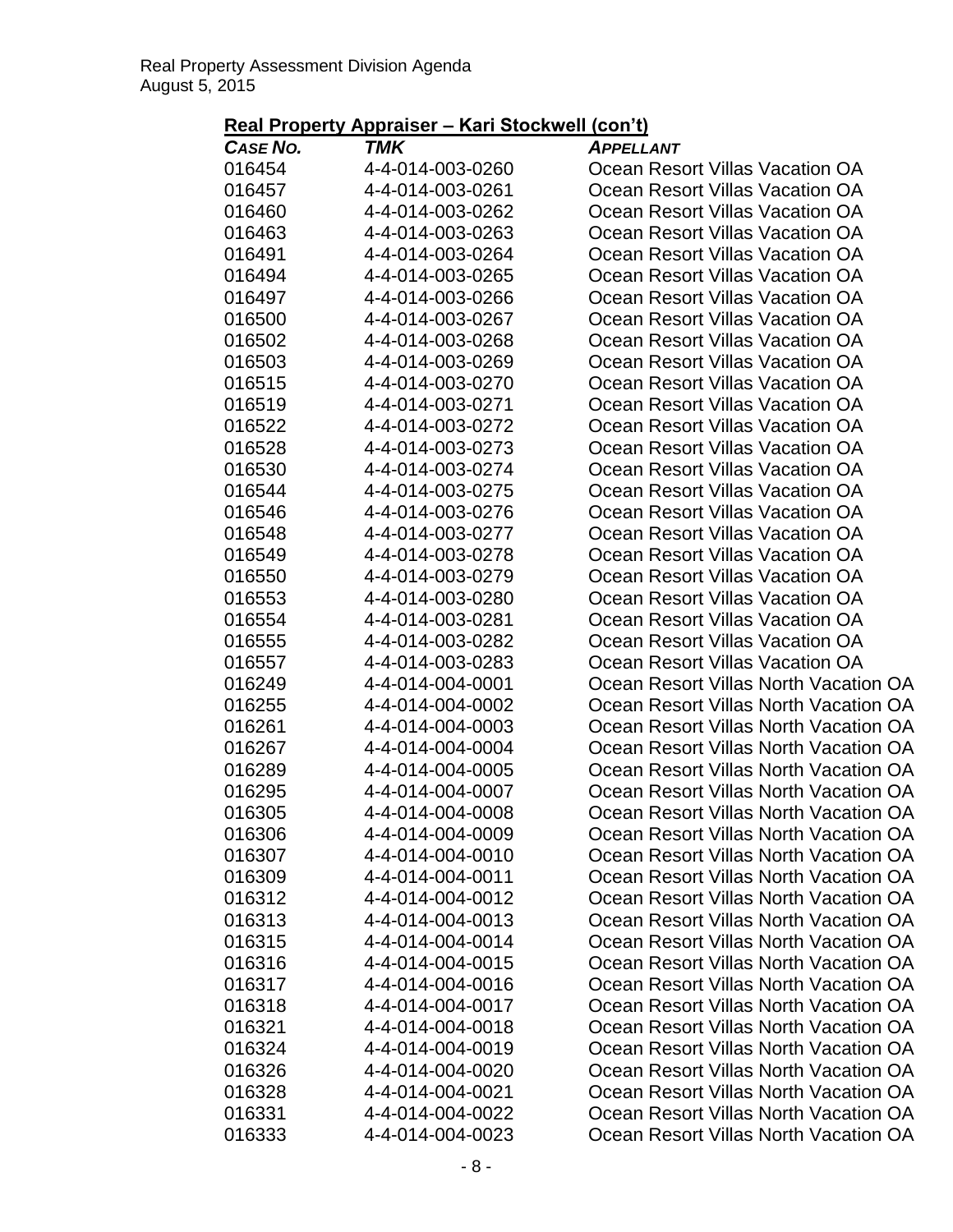| Real Property Appraiser – Kari Stockwell (con't) |  |
|--------------------------------------------------|--|
|--------------------------------------------------|--|

| <b>CASE NO.</b>  | TMK                                  | <b>APPELLANT</b>                                                               |
|------------------|--------------------------------------|--------------------------------------------------------------------------------|
| 016335           | 4-4-014-004-0024                     | Ocean Resort Villas North Vacation OA                                          |
| 016337           | 4-4-014-004-0025                     | Ocean Resort Villas North Vacation OA                                          |
| 016339           | 4-4-014-004-0026                     | Ocean Resort Villas North Vacation OA                                          |
| 016341           | 4-4-014-004-0027                     | Ocean Resort Villas North Vacation OA                                          |
| 016343           | 4-4-014-004-0028                     | Ocean Resort Villas North Vacation OA                                          |
| 016346           | 4-4-014-004-0029                     | Ocean Resort Villas North Vacation OA                                          |
| 016350           | 4-4-014-004-0030                     | Ocean Resort Villas North Vacation OA                                          |
| 016353           | 4-4-014-004-0031                     | Ocean Resort Villas North Vacation OA                                          |
| 016355           | 4-4-014-004-0032                     | Ocean Resort Villas North Vacation OA                                          |
| 016358           | 4-4-014-004-0033                     | Ocean Resort Villas North Vacation OA                                          |
| 016360           | 4-4-014-004-0034                     | Ocean Resort Villas North Vacation OA                                          |
| 016364           | 4-4-014-004-0035                     | Ocean Resort Villas North Vacation OA                                          |
| 016366           | 4-4-014-004-0036                     | Ocean Resort Villas North Vacation OA                                          |
| 016369           | 4-4-014-004-0037                     | Ocean Resort Villas North Vacation OA                                          |
| 016371           | 4-4-014-004-0038                     | Ocean Resort Villas North Vacation OA                                          |
| 016374           | 4-4-014-004-0039                     | Ocean Resort Villas North Vacation OA                                          |
| 016376           | 4-4-014-004-0040                     | Ocean Resort Villas North Vacation OA                                          |
| 016384           | 4-4-014-004-0041                     | Ocean Resort Villas North Vacation OA                                          |
| 016386           | 4-4-014-004-0042                     | Ocean Resort Villas North Vacation OA                                          |
| 016389           | 4-4-014-004-0043                     | Ocean Resort Villas North Vacation OA                                          |
| 016391           | 4-4-014-004-0044                     | Ocean Resort Villas North Vacation OA                                          |
| 016394           | 4-4-014-004-0045                     | Ocean Resort Villas North Vacation OA                                          |
| 016396           | 4-4-014-004-0046                     | Ocean Resort Villas North Vacation OA                                          |
| 016397           | 4-4-014-004-0047                     | Ocean Resort Villas North Vacation OA                                          |
| 016401           | 4-4-014-004-0048                     | Ocean Resort Villas North Vacation OA                                          |
| 016403           | 4-4-014-004-0049                     | Ocean Resort Villas North Vacation OA                                          |
| 016407           | 4-4-014-004-0050                     | Ocean Resort Villas North Vacation OA                                          |
| 016411           | 4-4-014-004-0051                     | Ocean Resort Villas North Vacation OA                                          |
| 016413           | 4-4-014-004-0052                     | Ocean Resort Villas North Vacation OA                                          |
| 016416           | 4-4-014-004-0053                     | Ocean Resort Villas North Vacation OA                                          |
| 016421           | 4-4-014-004-0054                     | Ocean Resort Villas North Vacation OA                                          |
| 016422           | 4-4-014-004-0055                     | Ocean Resort Villas North Vacation OA                                          |
| 016425           | 4-4-014-004-0056                     | Ocean Resort Villas North Vacation OA                                          |
| 016429           | 4-4-014-004-0057                     | Ocean Resort Villas North Vacation OA                                          |
| 016433           | 4-4-014-004-0058                     | Ocean Resort Villas North Vacation OA                                          |
| 016434           | 4-4-014-004-0059                     | Ocean Resort Villas North Vacation OA                                          |
| 016436           | 4-4-014-004-0060                     | Ocean Resort Villas North Vacation OA                                          |
| 016438           | 4-4-014-004-0061                     | Ocean Resort Villas North Vacation OA                                          |
| 016439           | 4-4-014-004-0062                     | Ocean Resort Villas North Vacation OA                                          |
| 016441           | 4-4-014-004-0063                     | Ocean Resort Villas North Vacation OA<br>Ocean Resort Villas North Vacation OA |
| 016443<br>016444 | 4-4-014-004-0064<br>4-4-014-004-0065 | Ocean Resort Villas North Vacation OA                                          |
| 016446           | 4-4-014-004-0066                     | Ocean Resort Villas North Vacation OA                                          |
| 016447           | 4-4-014-004-0067                     | Ocean Resort Villas North Vacation OA                                          |
| 016448           | 4-4-014-004-0068                     | Ocean Resort Villas North Vacation OA                                          |
| 016450           | 4-4-014-004-0069                     | Ocean Resort Villas North Vacation OA                                          |
|                  |                                      |                                                                                |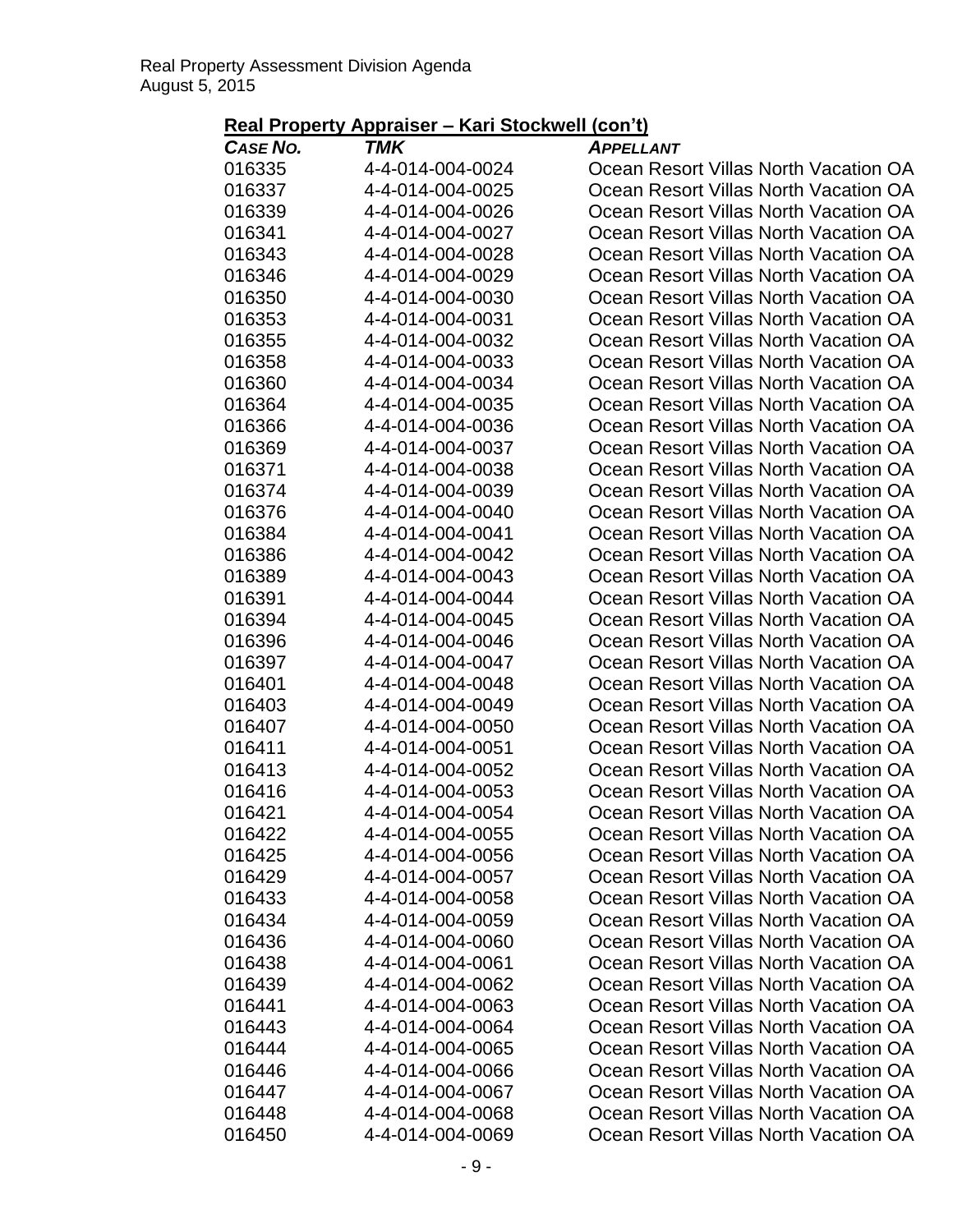| Real Property Appraiser – Kari Stockwell (con't) |
|--------------------------------------------------|
|--------------------------------------------------|

| <b>CASE NO.</b>  | <b>TMK</b>                           | <b>APPELLANT</b>                                                               |
|------------------|--------------------------------------|--------------------------------------------------------------------------------|
| 016452           | 4-4-014-004-0070                     | Ocean Resort Villas North Vacation OA                                          |
| 016453           | 4-4-014-004-0071                     | Ocean Resort Villas North Vacation OA                                          |
| 016456           | 4-4-014-004-0072                     | Ocean Resort Villas North Vacation OA                                          |
| 016459           | 4-4-014-004-0073                     | Ocean Resort Villas North Vacation OA                                          |
| 016462           | 4-4-014-004-0074                     | Ocean Resort Villas North Vacation OA                                          |
| 016466           | 4-4-014-004-0075                     | Ocean Resort Villas North Vacation OA                                          |
| 016467           | 4-4-014-004-0076                     | Ocean Resort Villas North Vacation OA                                          |
| 016469           | 4-4-014-004-0077                     | Ocean Resort Villas North Vacation OA                                          |
| 016472           | 4-4-014-004-0078                     | Ocean Resort Villas North Vacation OA                                          |
| 016473           | 4-4-014-004-0079                     | Ocean Resort Villas North Vacation OA                                          |
| 016475           | 4-4-014-004-0080                     | Ocean Resort Villas North Vacation OA                                          |
| 016482           | 4-4-014-004-0081                     | Ocean Resort Villas North Vacation OA                                          |
| 016483           | 4-4-014-004-0082                     | Ocean Resort Villas North Vacation OA                                          |
| 016485           | 4-4-014-004-0083                     | Ocean Resort Villas North Vacation OA                                          |
| 016487           | 4-4-014-004-0084                     | Ocean Resort Villas North Vacation OA                                          |
| 016489           | 4-4-014-004-0085                     | Ocean Resort Villas North Vacation OA                                          |
| 016492           | 4-4-014-004-0086                     | Ocean Resort Villas North Vacation OA                                          |
| 016495           | 4-4-014-004-0087                     | Ocean Resort Villas North Vacation OA                                          |
| 016496           | 4-4-014-004-0088                     | Ocean Resort Villas North Vacation OA                                          |
| 016498           | 4-4-014-004-0089                     | Ocean Resort Villas North Vacation OA                                          |
| 016499           | 4-4-014-004-0090                     | Ocean Resort Villas North Vacation OA                                          |
| 016501           | 4-4-014-004-0091                     | Ocean Resort Villas North Vacation OA                                          |
| 016504           | 4-4-014-004-0092                     | Ocean Resort Villas North Vacation OA                                          |
| 016506           | 4-4-014-004-0093                     | Ocean Resort Villas North Vacation OA                                          |
| 016507           | 4-4-014-004-0094                     | Ocean Resort Villas North Vacation OA                                          |
| 016508           | 4-4-014-004-0095                     | Ocean Resort Villas North Vacation OA                                          |
| 016511           | 4-4-014-004-0096                     | Ocean Resort Villas North Vacation OA                                          |
| 016513           | 4-4-014-004-0097                     | Ocean Resort Villas North Vacation OA                                          |
| 016516           | 4-4-014-004-0098                     | Ocean Resort Villas North Vacation OA                                          |
| 016520           | 4-4-014-004-0099                     | Ocean Resort Villas North Vacation OA                                          |
| 016523           | 4-4-014-004-0100                     | Ocean Resort Villas North Vacation OA                                          |
| 016577           | 4-4-014-004-0101                     | Ocean Resort Villas North Vacation OA                                          |
| 016578           | 4-4-014-004-0102                     | Ocean Resort Villas North Vacation OA                                          |
| 016581           | 4-4-014-004-0103                     | Ocean Resort Villas North Vacation OA                                          |
| 016584           | 4-4-014-004-0104                     | Ocean Resort Villas North Vacation OA                                          |
| 016586           | 4-4-014-004-0105                     | Ocean Resort Villas North Vacation OA                                          |
| 016588           | 4-4-014-004-0106                     | Ocean Resort Villas North Vacation OA                                          |
| 016590           | 4-4-014-004-0107                     | Ocean Resort Villas North Vacation OA                                          |
| 016592           | 4-4-014-004-0108                     | Ocean Resort Villas North Vacation OA                                          |
| 016594           | 4-4-014-004-0109                     | Ocean Resort Villas North Vacation OA<br>Ocean Resort Villas North Vacation OA |
| 016597           | 4-4-014-004-0110<br>4-4-014-004-0111 | Ocean Resort Villas North Vacation OA                                          |
| 016598<br>016600 | 4-4-014-004-0112                     | Ocean Resort Villas North Vacation OA                                          |
| 016603           | 4-4-014-004-0113                     | Ocean Resort Villas North Vacation OA                                          |
| 016604           | 4-4-014-004-0114                     | Ocean Resort Villas North Vacation OA                                          |
| 016608           | 4-4-014-004-0115                     | Ocean Resort Villas North Vacation OA                                          |
|                  |                                      |                                                                                |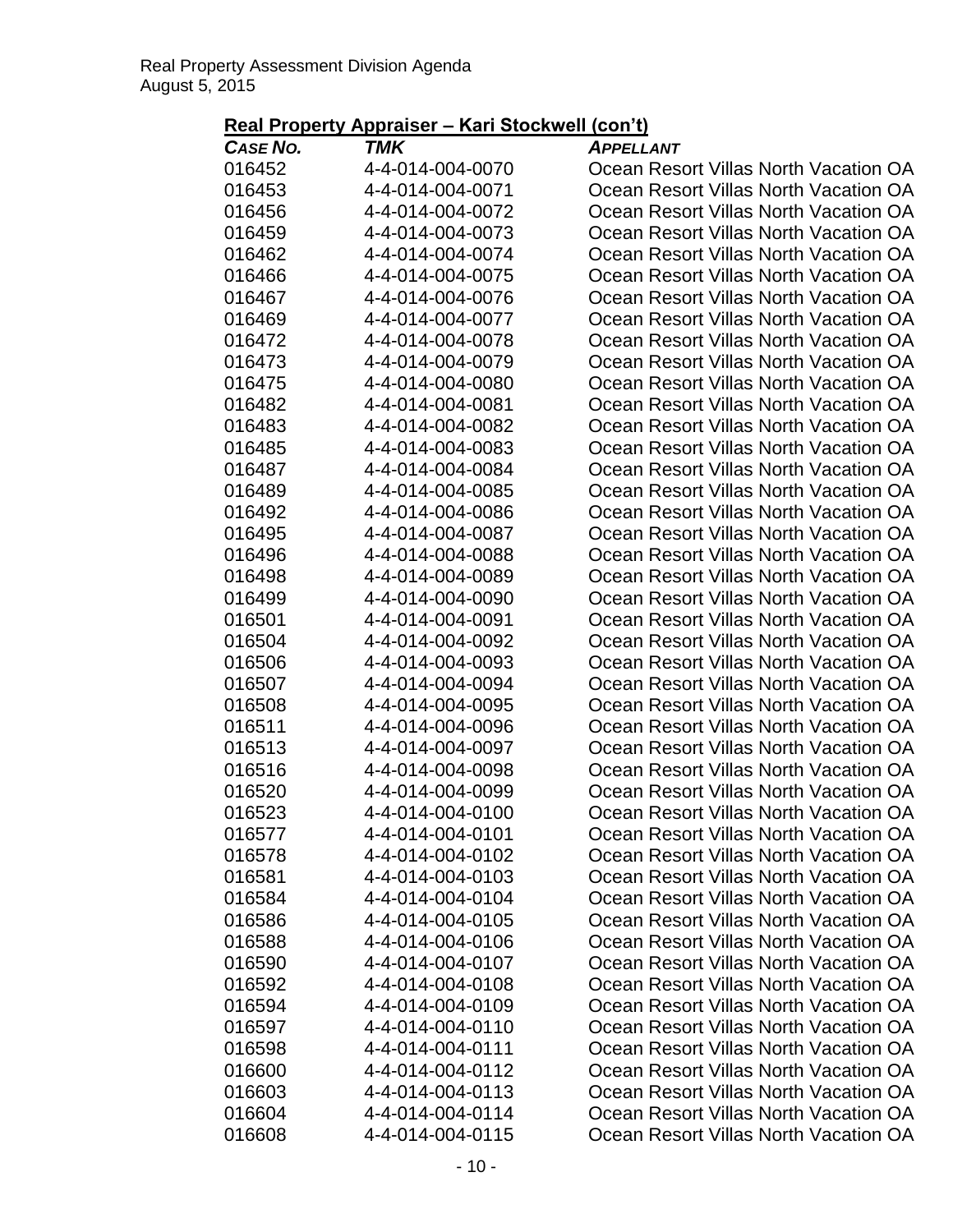| Real Property Appraiser – Kari Stockwell (con't) |  |
|--------------------------------------------------|--|
|--------------------------------------------------|--|

| <b>CASE NO.</b> | TMK              | <b>APPELLANT</b>                      |
|-----------------|------------------|---------------------------------------|
| 016609          | 4-4-014-004-0116 | Ocean Resort Villas North Vacation OA |
| 016612          | 4-4-014-004-0117 | Ocean Resort Villas North Vacation OA |
| 016613          | 4-4-014-004-0118 | Ocean Resort Villas North Vacation OA |
| 016616          | 4-4-014-004-0119 | Ocean Resort Villas North Vacation OA |
| 016618          | 4-4-014-004-0120 | Ocean Resort Villas North Vacation OA |
| 016619          | 4-4-014-004-0121 | Ocean Resort Villas North Vacation OA |
| 016622          | 4-4-014-004-0122 | Ocean Resort Villas North Vacation OA |
| 016623          | 4-4-014-004-0123 | Ocean Resort Villas North Vacation OA |
| 016626          | 4-4-014-004-0124 | Ocean Resort Villas North Vacation OA |
| 016627          | 4-4-014-004-0125 | Ocean Resort Villas North Vacation OA |
| 016629          | 4-4-014-004-0126 | Ocean Resort Villas North Vacation OA |
| 016631          | 4-4-014-004-0127 | Ocean Resort Villas North Vacation OA |
| 016633          | 4-4-014-004-0128 | Ocean Resort Villas North Vacation OA |
| 016634          | 4-4-014-004-0129 | Ocean Resort Villas North Vacation OA |
| 016636          | 4-4-014-004-0130 | Ocean Resort Villas North Vacation OA |
| 016638          | 4-4-014-004-0131 | Ocean Resort Villas North Vacation OA |
| 016640          | 4-4-014-004-0132 | Ocean Resort Villas North Vacation OA |
| 016642          | 4-4-014-004-0133 | Ocean Resort Villas North Vacation OA |
| 016645          | 4-4-014-004-0150 | Ocean Resort Villas North Vacation OA |
| 016647          | 4-4-014-004-0151 | Ocean Resort Villas North Vacation OA |
| 016649          | 4-4-014-004-0152 | Ocean Resort Villas North Vacation OA |
| 016651          | 4-4-014-004-0153 | Ocean Resort Villas North Vacation OA |
| 016653          | 4-4-014-004-0154 | Ocean Resort Villas North Vacation OA |
| 016654          | 4-4-014-004-0155 | Ocean Resort Villas North Vacation OA |
| 016656          | 4-4-014-004-0156 | Ocean Resort Villas North Vacation OA |
| 016657          | 4-4-014-004-0157 | Ocean Resort Villas North Vacation OA |
| 016591          | 4-4-014-004-0158 | Ocean Resort Villas North Vacation OA |
| 016596          | 4-4-014-004-0159 | Ocean Resort Villas North Vacation OA |
| 016601          | 4-4-014-004-0160 | Ocean Resort Villas North Vacation OA |
| 016606          | 4-4-014-004-0161 | Ocean Resort Villas North Vacation OA |
| 016610          | 4-4-014-004-0162 | Ocean Resort Villas North Vacation OA |
| 016615          | 4-4-014-004-0163 | Ocean Resort Villas North Vacation OA |
| 016617          | 4-4-014-004-0164 | Ocean Resort Villas North Vacation OA |
| 016665          | 4-4-014-004-0165 | Ocean Resort Villas North Vacation OA |
| 016667          | 4-4-014-004-0166 | Ocean Resort Villas North Vacation OA |
| 016670          | 4-4-014-004-0167 | Ocean Resort Villas North Vacation OA |
| 016674          | 4-4-014-004-0168 | Ocean Resort Villas North Vacation OA |
| 016676          | 4-4-014-004-0169 | Ocean Resort Villas North Vacation OA |
| 016680          | 4-4-014-004-0170 | Ocean Resort Villas North Vacation OA |
| 016682          | 4-4-014-004-0171 | Ocean Resort Villas North Vacation OA |
| 016686          | 4-4-014-004-0172 | Ocean Resort Villas North Vacation OA |
| 016689          | 4-4-014-004-0173 | Ocean Resort Villas North Vacation OA |
| 016692          | 4-4-014-004-0174 | Ocean Resort Villas North Vacation OA |
| 016697          | 4-4-014-004-0175 | Ocean Resort Villas North Vacation OA |
| 016700          | 4-4-014-004-0176 | Ocean Resort Villas North Vacation OA |
| 016702          | 4-4-014-004-0177 | Ocean Resort Villas North Vacation OA |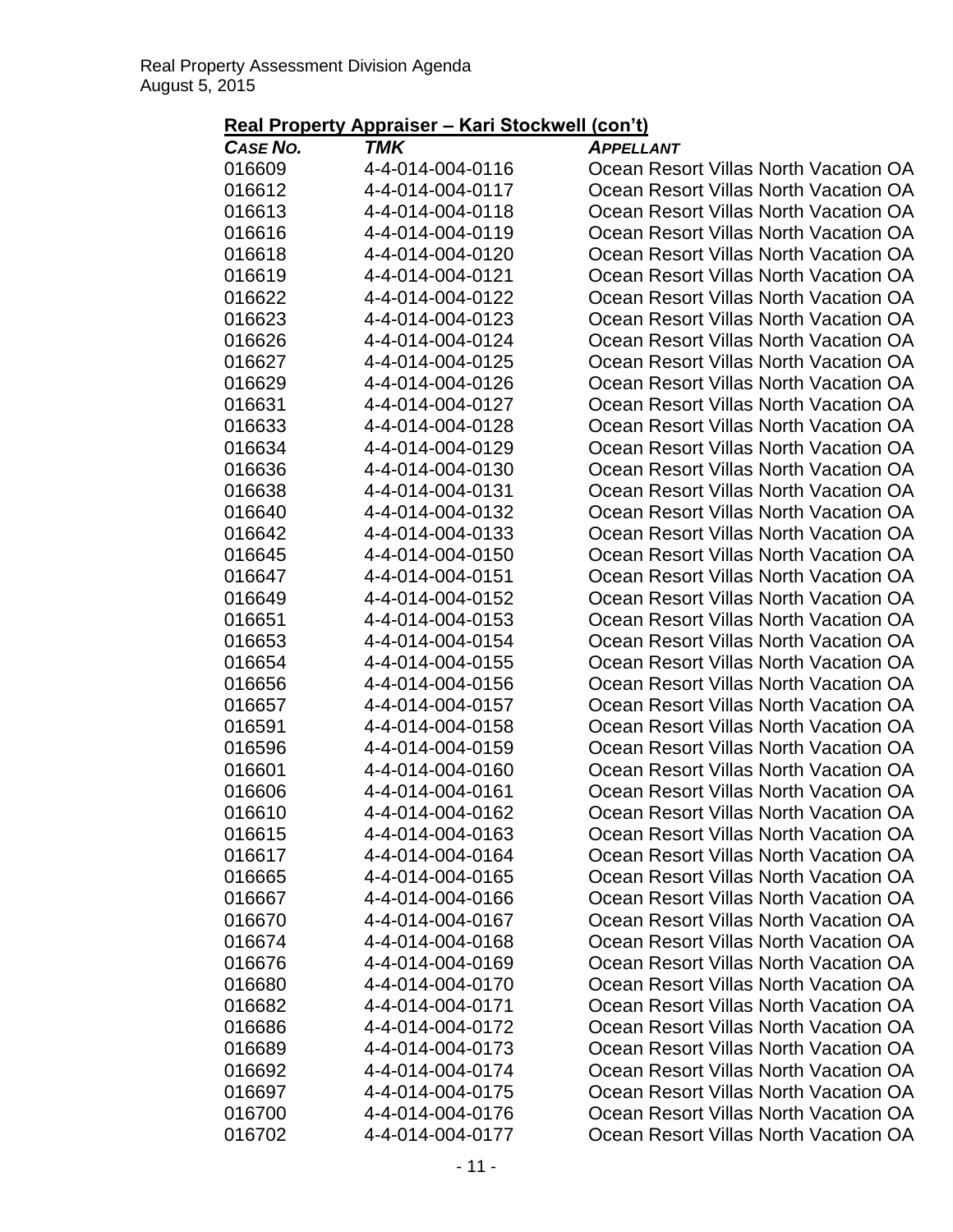| Real Property Appraiser – Kari Stockwell (con't) |
|--------------------------------------------------|
|--------------------------------------------------|

| <b>CASE NO.</b>  | TMK                                  | <b>APPELLANT</b>                                                               |
|------------------|--------------------------------------|--------------------------------------------------------------------------------|
| 016662           | 4-4-014-004-0178                     | Ocean Resort Villas North Vacation OA                                          |
| 016664           | 4-4-014-004-0179                     | Ocean Resort Villas North Vacation OA                                          |
| 016666           | 4-4-014-004-0180                     | Ocean Resort Villas North Vacation OA                                          |
| 016671           | 4-4-014-004-0181                     | Ocean Resort Villas North Vacation OA                                          |
| 016673           | 4-4-014-004-0182                     | Ocean Resort Villas North Vacation OA                                          |
| 016678           | 4-4-014-004-0183                     | Ocean Resort Villas North Vacation OA                                          |
| 016679           | 4-4-014-004-0184                     | Ocean Resort Villas North Vacation OA                                          |
| 016683           | 4-4-014-004-0185                     | Ocean Resort Villas North Vacation OA                                          |
| 016685           | 4-4-014-004-0186                     | Ocean Resort Villas North Vacation OA                                          |
| 016688           | 4-4-014-004-0187                     | Ocean Resort Villas North Vacation OA                                          |
| 016691           | 4-4-014-004-0188                     | Ocean Resort Villas North Vacation OA                                          |
| 016695           | 4-4-014-004-0189                     | Ocean Resort Villas North Vacation OA                                          |
| 016699           | 4-4-014-004-0190                     | Ocean Resort Villas North Vacation OA                                          |
| 016701           | 4-4-014-004-0191                     | Ocean Resort Villas North Vacation OA                                          |
| 016704           | 4-4-014-004-0192                     | Ocean Resort Villas North Vacation OA                                          |
| 016706           | 4-4-014-004-0193                     | Ocean Resort Villas North Vacation OA                                          |
| 016579           | 4-4-014-004-0194                     | Ocean Resort Villas North Vacation OA                                          |
| 016582           | 4-4-014-004-0195                     | Ocean Resort Villas North Vacation OA                                          |
| 016585           | 4-4-014-004-0196                     | Ocean Resort Villas North Vacation OA                                          |
| 016587           | 4-4-014-004-0197                     | Ocean Resort Villas North Vacation OA                                          |
| 016589           | 4-4-014-004-0198                     | Ocean Resort Villas North Vacation OA                                          |
| 016593           | 4-4-014-004-0199                     | Ocean Resort Villas North Vacation OA                                          |
| 016595           | 4-4-014-004-0200                     | Ocean Resort Villas North Vacation OA                                          |
| 016599           | 4-4-014-004-0201                     | Ocean Resort Villas North Vacation OA                                          |
| 016602           | 4-4-014-004-0202                     | Ocean Resort Villas North Vacation OA                                          |
| 016605           | 4-4-014-004-0203                     | Ocean Resort Villas North Vacation OA                                          |
| 016611           | 4-4-014-004-0204                     | Ocean Resort Villas North Vacation OA                                          |
| 016614           | 4-4-014-004-0205                     | Ocean Resort Villas North Vacation OA                                          |
| 016620           | 4-4-014-004-0206                     | Ocean Resort Villas North Vacation OA                                          |
| 016624           | 4-4-014-004-0207                     | Ocean Resort Villas North Vacation OA                                          |
| 016630           | 4-4-014-004-0208                     | Ocean Resort Villas North Vacation OA                                          |
| 016632           | 4-4-014-004-0209                     | Ocean Resort Villas North Vacation OA                                          |
| 016635           | 4-4-014-004-0210                     | Ocean Resort Villas North Vacation OA                                          |
| 016637           | 4-4-014-004-0211                     | Ocean Resort Villas North Vacation OA                                          |
| 016625           | 4-4-014-004-0212                     | Ocean Resort Villas North Vacation OA                                          |
| 016639           | 4-4-014-004-0213                     | Ocean Resort Villas North Vacation OA                                          |
| 016641           | 4-4-014-004-0214                     | Ocean Resort Villas North Vacation OA                                          |
| 016646           | 4-4-014-004-0215                     | Ocean Resort Villas North Vacation OA                                          |
| 016650           | 4-4-014-004-0216                     | Ocean Resort Villas North Vacation OA                                          |
| 016652           | 4-4-014-004-0217                     | Ocean Resort Villas North Vacation OA                                          |
| 016655           | 4-4-014-004-0218                     | Ocean Resort Villas North Vacation OA                                          |
| 016659           | 4-4-014-004-0219<br>4-4-014-004-0220 | Ocean Resort Villas North Vacation OA                                          |
| 016264           | 4-4-014-004-0221                     | Ocean Resort Villas North Vacation OA<br>Ocean Resort Villas North Vacation OA |
| 016304<br>016310 | 4-4-014-004-0222                     | Ocean Resort Villas North Vacation OA                                          |
| 016325           | 4-4-014-004-0223                     |                                                                                |
|                  |                                      | Ocean Resort Villas North Vacation OA                                          |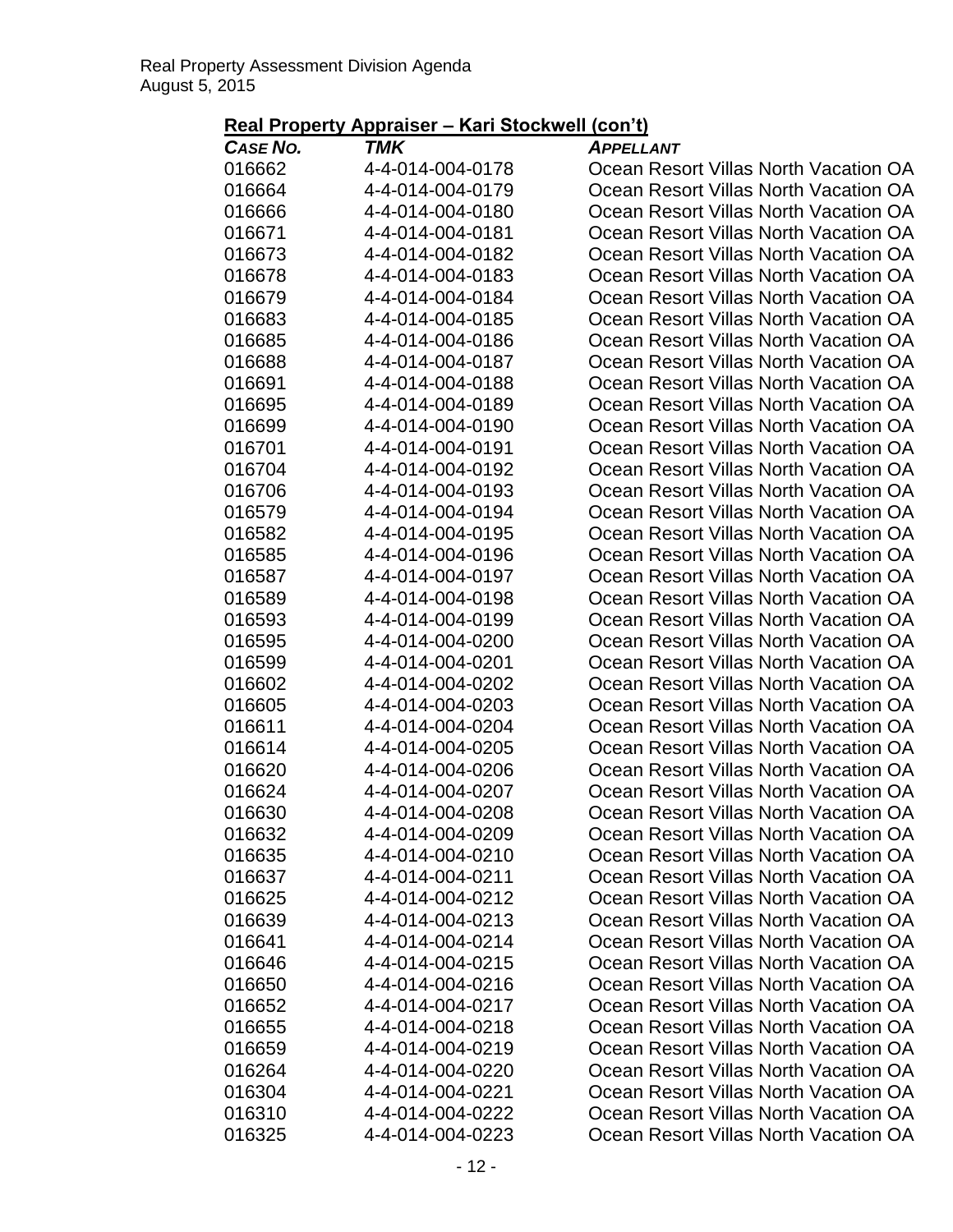| Real Property Appraiser – Kari Stockwell (con't) |  |
|--------------------------------------------------|--|
|--------------------------------------------------|--|

| <b>CASE NO.</b>  | TMK                                  | <b>APPELLANT</b>                                                               |
|------------------|--------------------------------------|--------------------------------------------------------------------------------|
| 016329           | 4-4-014-004-0224                     | Ocean Resort Villas North Vacation OA                                          |
| 016340           | 4-4-014-004-0225                     | Ocean Resort Villas North Vacation OA                                          |
| 016345           | 4-4-014-004-0226                     | Ocean Resort Villas North Vacation OA                                          |
| 016378           | 4-4-014-004-0227                     | Ocean Resort Villas North Vacation OA                                          |
| 016382           | 4-4-014-004-0228                     | Ocean Resort Villas North Vacation OA                                          |
| 016385           | 4-4-014-004-0229                     | Ocean Resort Villas North Vacation OA                                          |
| 016402           | 4-4-014-004-0230                     | Ocean Resort Villas North Vacation OA                                          |
| 016410           | 4-4-014-004-0231                     | Ocean Resort Villas North Vacation OA                                          |
| 016419           | 4-4-014-004-0232                     | Ocean Resort Villas North Vacation OA                                          |
| 016426           | 4-4-014-004-0233                     | Ocean Resort Villas North Vacation OA                                          |
| 016431           | 4-4-014-004-0234                     | Ocean Resort Villas North Vacation OA                                          |
| 016437           | 4-4-014-004-0235                     | Ocean Resort Villas North Vacation OA                                          |
| 016442           | 4-4-014-004-0236                     | Ocean Resort Villas North Vacation OA                                          |
| 016445           | 4-4-014-004-0237                     | Ocean Resort Villas North Vacation OA                                          |
| 016471           | 4-4-014-004-0238                     | Ocean Resort Villas North Vacation OA                                          |
| 016476           | 4-4-014-004-0239                     | Ocean Resort Villas North Vacation OA                                          |
| 016481           | 4-4-014-004-0240                     | Ocean Resort Villas North Vacation OA                                          |
| 016559           | 4-4-014-004-0241                     | Ocean Resort Villas North Vacation OA                                          |
| 016560           | 4-4-014-004-0242                     | Ocean Resort Villas North Vacation OA                                          |
| 016562           | 4-4-014-004-0243                     | Ocean Resort Villas North Vacation OA                                          |
| 016563           | 4-4-014-004-0244                     | Ocean Resort Villas North Vacation OA                                          |
| 016565           | 4-4-014-004-0245                     | Ocean Resort Villas North Vacation OA                                          |
| 016566           | 4-4-014-004-0246                     | Ocean Resort Villas North Vacation OA                                          |
| 016568           | 4-4-014-004-0247                     | Ocean Resort Villas North Vacation OA                                          |
| 016570           | 4-4-014-004-0248                     | Ocean Resort Villas North Vacation OA                                          |
| 016281           | 4-4-014-004-0249                     | Ocean Resort Villas North Vacation OA                                          |
| 016290           | 4-4-014-004-0250                     | Ocean Resort Villas North Vacation OA                                          |
| 016311           | 4-4-014-004-0251                     | Ocean Resort Villas North Vacation OA                                          |
| 016314           | 4-4-014-004-0252                     | Ocean Resort Villas North Vacation OA                                          |
| 016348           | 4-4-014-004-0253                     | Ocean Resort Villas North Vacation OA                                          |
| 016383           | 4-4-014-004-0254                     | Ocean Resort Villas North Vacation OA                                          |
| 016387           | 4-4-014-004-0255                     | Ocean Resort Villas North Vacation OA                                          |
| 016393           | 4-4-014-004-0256                     | Ocean Resort Villas North Vacation OA                                          |
| 016399           | 4-4-014-004-0257                     | Ocean Resort Villas North Vacation OA                                          |
| 016404           | 4-4-014-004-0258                     | Ocean Resort Villas North Vacation OA                                          |
| 016409           | 4-4-014-004-0259                     | Ocean Resort Villas North Vacation OA                                          |
| 016414           | 4-4-014-004-0260                     | Ocean Resort Villas North Vacation OA                                          |
| 016418           | 4-4-014-004-0261                     | Ocean Resort Villas North Vacation OA                                          |
| 016423           | 4-4-014-004-0262                     | Ocean Resort Villas North Vacation OA                                          |
| 016427           | 4-4-014-004-0263                     | Ocean Resort Villas North Vacation OA                                          |
| 016432<br>016455 | 4-4-014-004-0264<br>4-4-014-004-0265 | Ocean Resort Villas North Vacation OA<br>Ocean Resort Villas North Vacation OA |
| 016465           | 4-4-014-004-0266                     | Ocean Resort Villas North Vacation OA                                          |
|                  | 4-4-014-004-0267                     | Ocean Resort Villas North Vacation OA                                          |
| 016468           | 4-4-014-004-0268                     | Ocean Resort Villas North Vacation OA                                          |
| 016477<br>016484 | 4-4-014-004-0269                     | Ocean Resort Villas North Vacation OA                                          |
|                  |                                      |                                                                                |